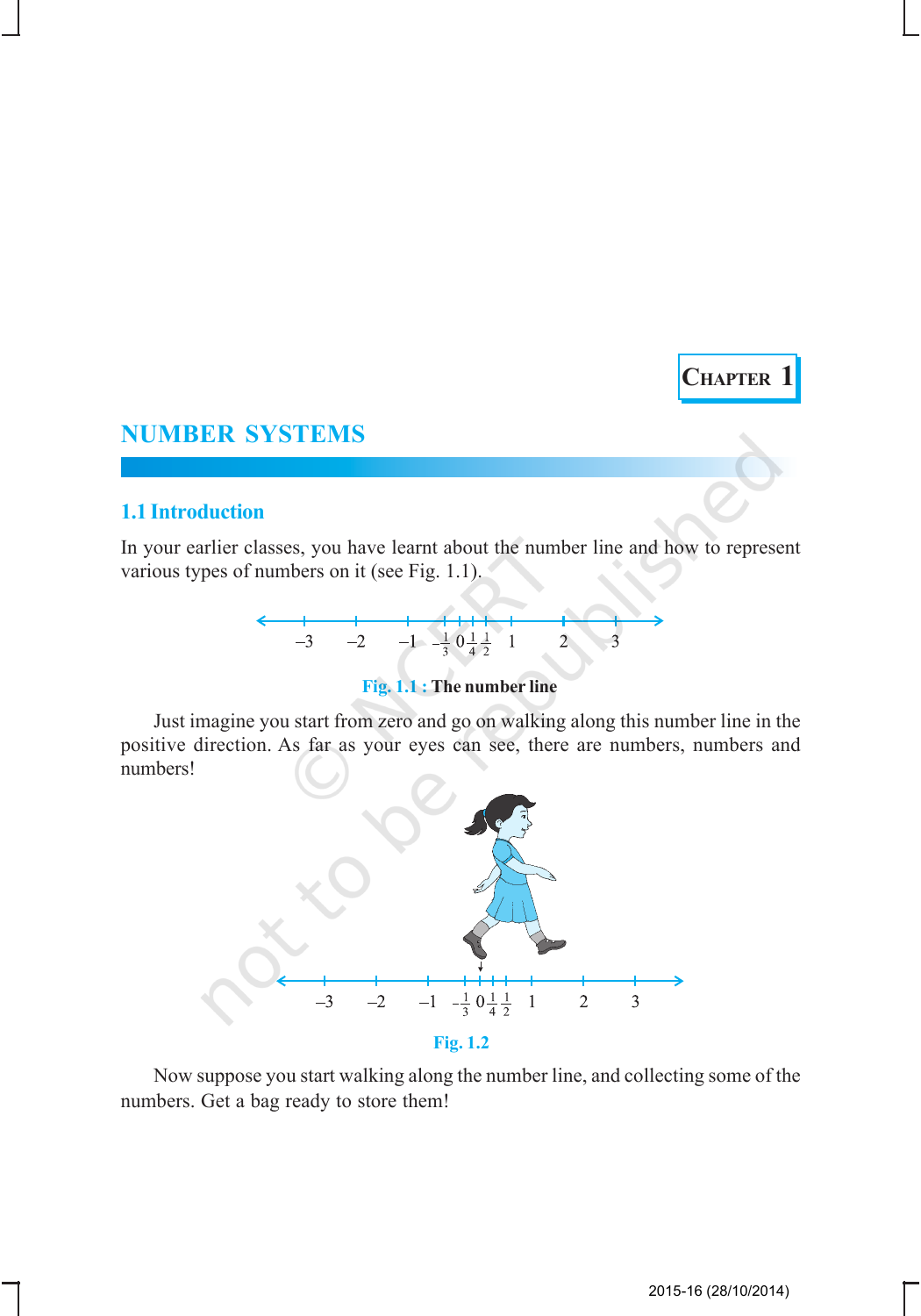You might begin with picking up only natural numbers like 1, 2, 3, and so on. You know that this list goes on for ever. (Why is this true?) So, now your bag contains infinitely many natural numbers! Recall that we denote this collection by the symbol **N**.

Now turn and walk all the way back, pick up zero and put it into the bag. You now have the collection of *whole numbers* which is denoted by the symbol **W.**





Now, stretching in front of you are many, many negative integers. Put all the negative integers into your bag. What is your new collection? Recall that it is the collection of all *integers*, and it is denoted by the symbol **Z**.



Are there some numbers still left on the line? Of course! There are numbers like  $\frac{1}{2}$ ,  $\frac{3}{4}$ 2 4 , or even − . If you put all such numbers also into the bag, it will now be the

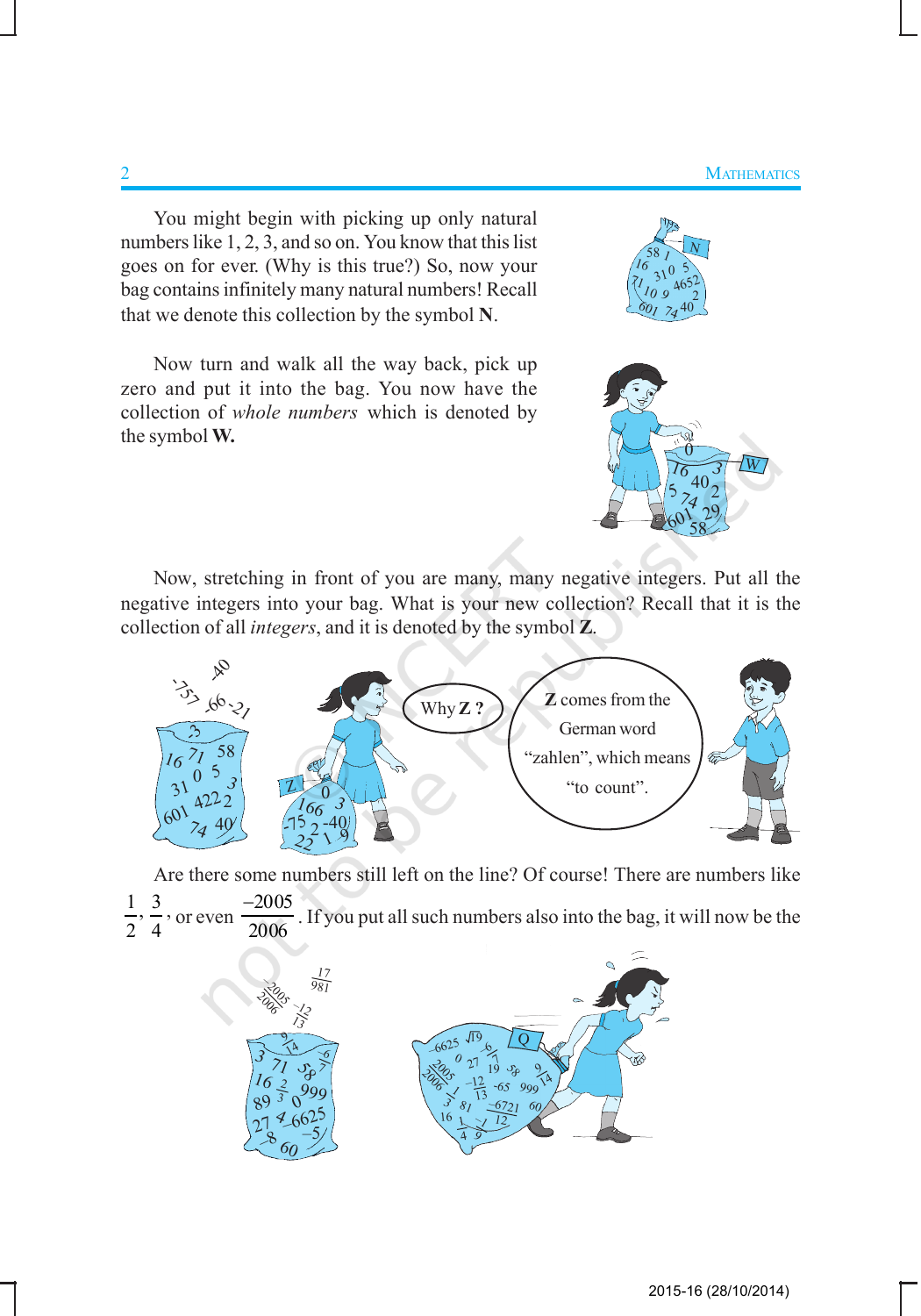collection of *rational numbers.* The collection of rational numbers is denoted by **Q**. 'Rational' comes from the word 'ratio', and Q comes from the word 'quotient'.

You may recall the definition of rational numbers:

A number '*r*' is called a *rational number*, if it can be written in the form  $\frac{p}{q}$ ,

where *p* and *q* are integers and  $q \neq 0$ . (Why do we insist that  $q \neq 0$ ?)

Notice that all the numbers now in the bag can be written in the form  $\frac{p}{q}$ , where *p* 

and *q* are integers and  $q \neq 0$ . For example,  $-25$  can be written as 25 ; 1 − here  $p = -25$ and  $q = 1$ . Therefore, the rational numbers also include the natural numbers, whole numbers and integers.

You also know that the rational numbers do not have a unique representation in the form  $\frac{p}{q}$ , where *p* and *q* are integers and  $q \neq 0$ . For example, 1  $\frac{1}{2}$  = 2  $\frac{1}{4}$  = 10  $\frac{1}{20}$  = 25 50

= 47 <sup>94</sup> , and so on. These are *equivalent rational numbers* (*or fractions*). However,

when we say that  $\frac{p}{q}$  is a rational number, or when we represent  $\frac{p}{q}$  on the number line, we assume that  $q \neq 0$  and that *p* and *q* have no common factors other than 1 (that is, *p* and *q* are *co*-*prime*). So, on the number line, among the infinitely many 1 1

fractions equivalent to  $\frac{1}{2}$ , we will choose  $\frac{1}{2}$  to represent all of them.

Now, let us solve some examples about the different types of numbers, which you have studied in earlier classes.

**Example 1 :** Are the following statements true or false? Give reasons for your answers.

(i) Every whole number is a natural number.

(ii) Every integer is a rational number.

(iii) Every rational number is an integer.

**Solution :** (i) False, because zero is a whole number but not a natural number.

(ii) True, because every integer *m* can be expressed in the form 1 *m* , and so it is a rational number.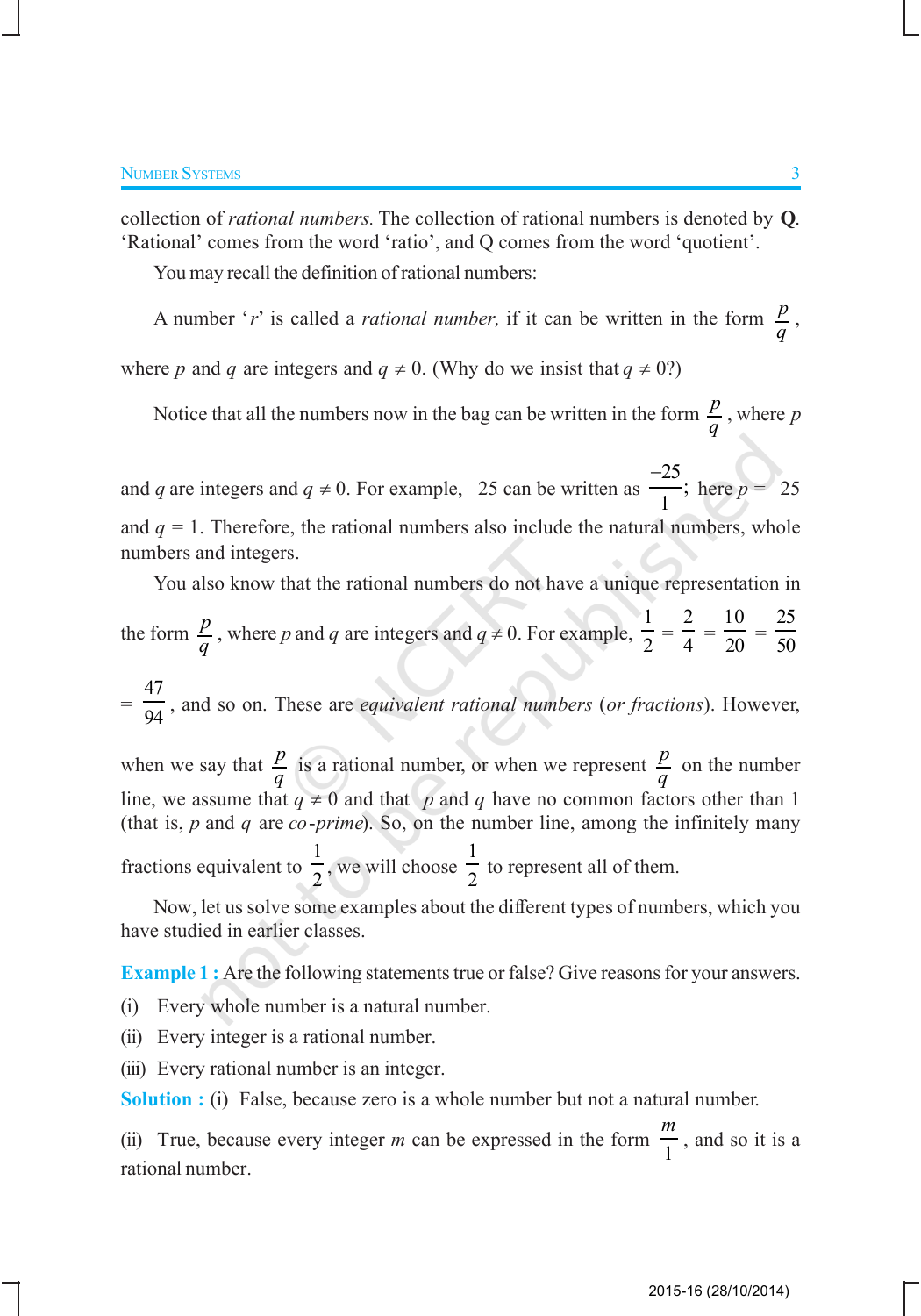(iii) False, because 3  $\frac{1}{5}$  is not an integer.

**Example 2 :** Find five rational numbers between 1 and 2.

We can approach this problem in at least two ways.

**Solution 1 :** Recall that to find a rational number between *r* and *s*, you can add *r* and

*s* and divide the sum by 2, that is 2  $r + s$  lies between *r* and *s*. So, 3 2 is a number between 1 and 2. You can proceed in this manner to find four more rational numbers

between 1 and 2. These four numbers are  $\frac{5}{1}, \frac{11}{2}, \frac{13}{2}$  and  $\frac{7}{1}$ . 4 8 8 4

**Solution 2 :** The other option is to find all the five rational numbers in one step. Since we want five numbers, we write 1 and 2 as rational numbers with denominator  $5 + 1$ ,

i.e., 
$$
1 = \frac{6}{6}
$$
 and  $2 = \frac{12}{6}$ . Then you can check that  $\frac{7}{6}, \frac{8}{6}, \frac{9}{6}, \frac{10}{6}$  and  $\frac{11}{6}$  are all rational

numbers between 1 and 2. So, the five numbers are  $\frac{7}{1}, \frac{4}{7}, \frac{3}{7}, \frac{5}{9}$  and  $\frac{11}{7}$ 6 3 2 3 6 .

**Remark :** Notice that in Example 2, you were asked to find five rational numbers between 1 and 2. But, you must have realised that in fact there are infinitely many rational numbers between 1 and 2. In general, **there are infinitely many rational numbers between any two given rational numbers**.

Let us take a look at the number line again. Have you picked up all the numbers? Not, yet. The fact is that there are infinitely many more numbers left on the number line! There are gaps in between the places of the numbers you picked up, and not just one or two but infinitely many. The amazing thing is that there are infinitely many numbers lying between any two of these gaps too!

So we are left with the following questions:

- 1. What are the numbers, that are left on the number line, called?
- 2. How do we recognise them? That is, how do we distinguish them from the rationals (rational numbers)?

These questions will be answered in the next section.

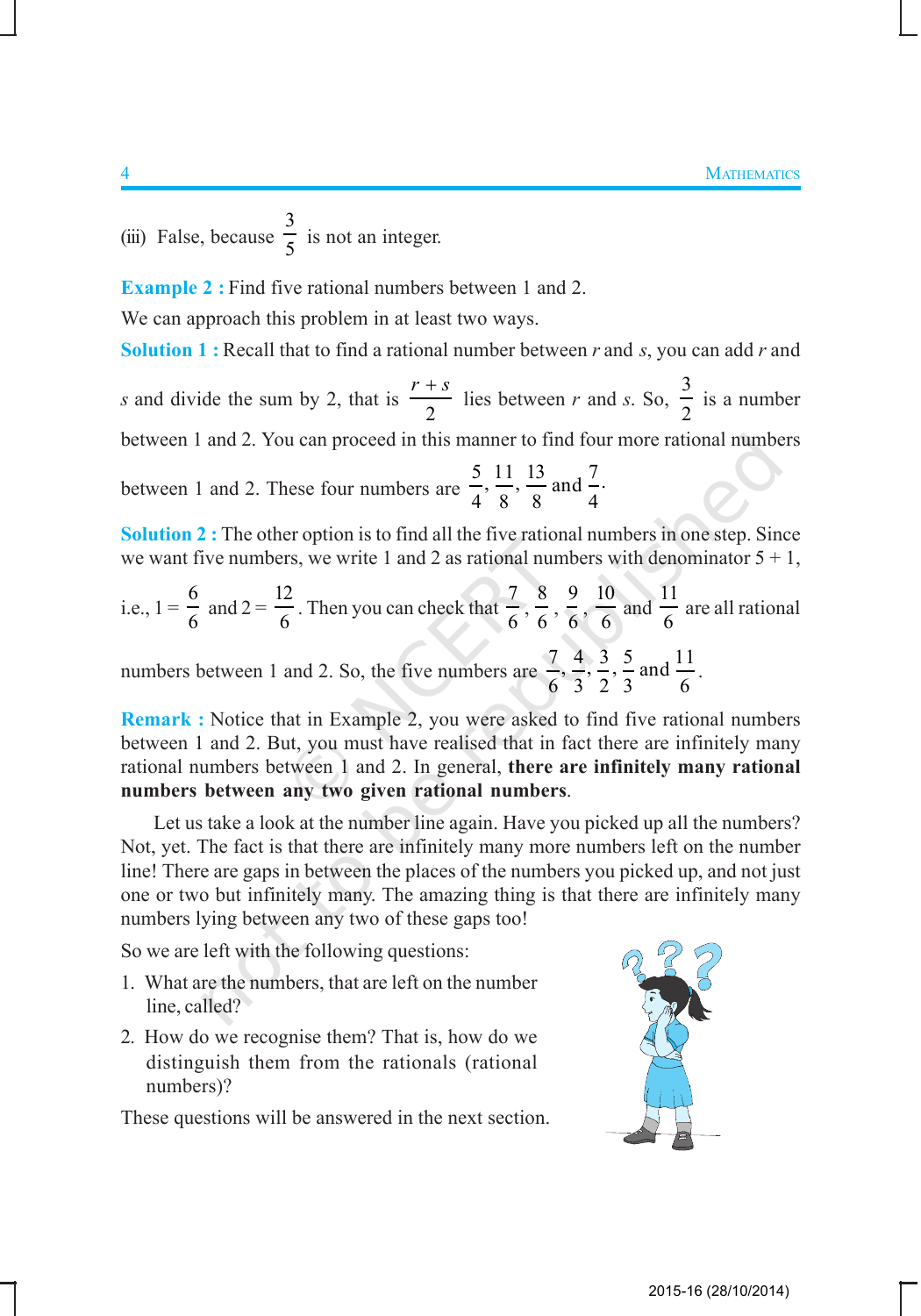## **EXERCISE 1.1**

- **1.** Is zero a rational number? Can you write it in the form  $\frac{p}{q}$ , where *p* and *q* are integers and  $q \neq 0$ ?
- **2.** Find six rational numbers between 3 and 4.
- **3.** Find five rational numbers between  $\frac{3}{5}$  $\frac{3}{5}$  and  $\frac{4}{5}$  $\frac{1}{5}$ .
- **4.** State whether the following statements are true or false. Give reasons for your answers.
	- (i) Every natural number is a whole number.
	- (ii) Every integer is a whole number.
	- (iii) Every rational number is a whole number.

## **1.2 Irrational Numbers**

We saw, in the previous section, that there may be numbers on the number line that are not rationals. In this section, we are going to investigate these numbers. So far, all

the numbers you have come across, are of the form  $\frac{p}{q}$ , where p and q are integers and  $q \neq 0$ . So, you may ask: are there numbers which are not of this form? There are indeed such numbers.

The Pythagoreans in Greece, followers of the famous mathematician and philosopher Pythagoras, were the first to discover the numbers which were not rationals, around 400 BC. These numbers are called *irrational numbers* (*irrationals*), because they cannot be written in the form of a ratio of integers. There are many myths surrounding the discovery of irrational numbers by the Pythagorean, Hippacus of Croton. In all the myths, Hippacus has an unfortunate end, either for discovering that  $\sqrt{2}$  is irrational or for disclosing the secret about  $\sqrt{2}$  to people outside the secret Pythagorean sect!



**Pythagoras (569 BCE – 479 BCE) Fig. 1.3**

Let us formally define these numbers.

A number 's' is called *irrational*, if it cannot be written in the form  $\frac{p}{q}$  $\frac{p}{q}$ , where *p* and *q* are integers and  $q \neq 0$ .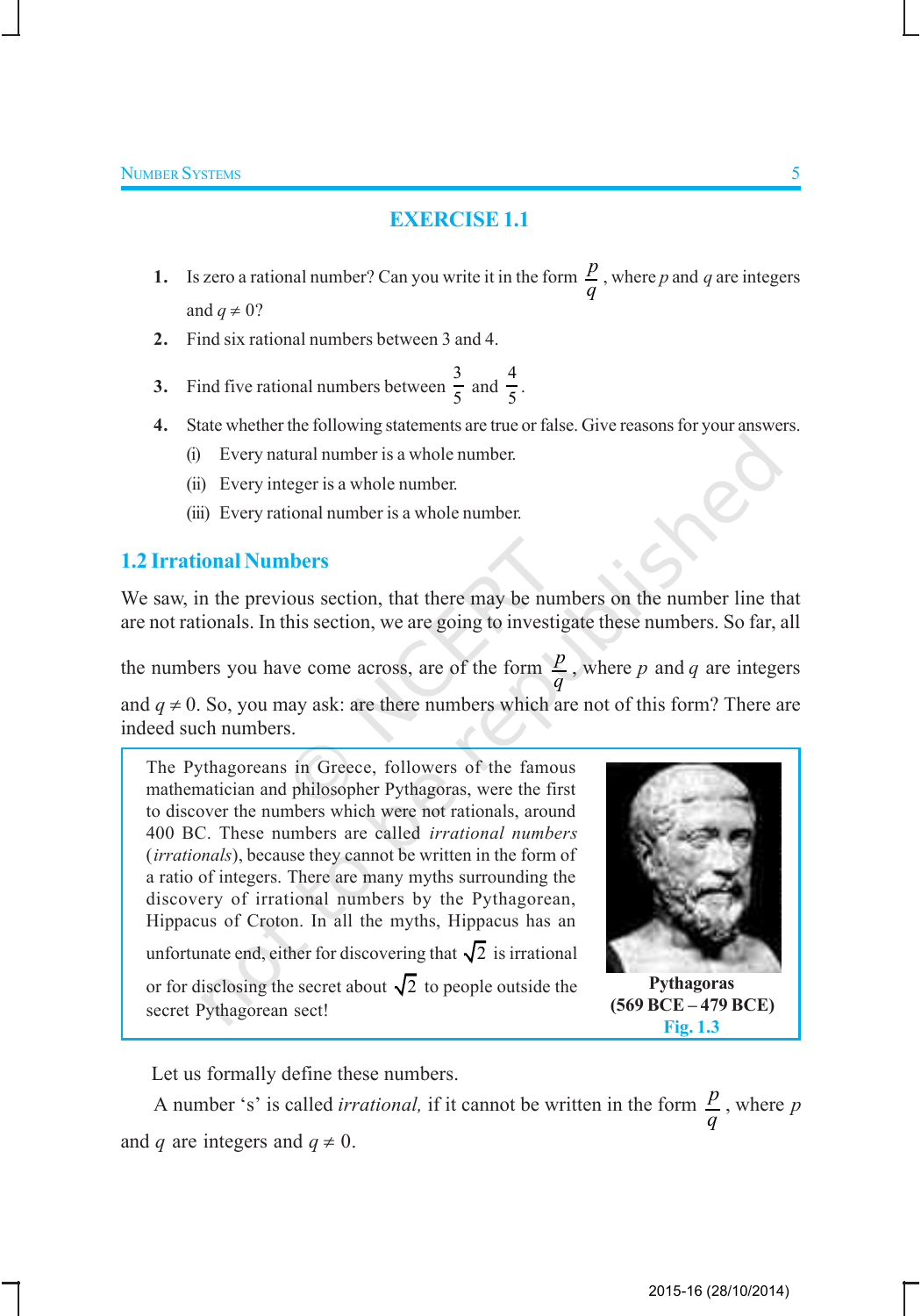You already know that there are infinitely many rationals. It turns out that there are infinitely many irrational numbers too. Some examples are:

 $\sqrt{2}$ ,  $\sqrt{3}$ ,  $\sqrt{15}$ ,  $\pi$ , 0.10110111011110...

**Remark :** Recall that when we use the symbol  $\sqrt{\ }$ , we assume that it is the positive square root of the number. So  $\sqrt{4}$  = 2, though both 2 and -2 are square roots of 4.

Some of the irrational numbers listed above are familiar to you. For example, you have already come across many of the square roots listed above and the number  $\pi$ .

The Pythagoreans proved that  $\sqrt{2}$  is irrational. Later in approximately 425 BC, Theodorus of Cyrene showed that  $\sqrt{3}$ ,  $\sqrt{5}$ ,  $\sqrt{6}$ ,  $\sqrt{7}$ ,  $\sqrt{10}$ ,  $\sqrt{11}$ ,  $\sqrt{12}$ ,  $\sqrt{13}$ ,  $\sqrt{14}$ ,  $\sqrt{15}$ and  $\sqrt{17}$  are also irrationals. Proofs of irrationality of  $\sqrt{2}$ ,  $\sqrt{3}$ ,  $\sqrt{5}$ , etc., shall be discussed in Class X. As to  $\pi$ , it was known to various cultures for thousands of years, it was proved to be irrational by Lambert and Legendre only in the late 1700s. In the next section, we will discuss why  $0.10110111110...$  and  $\pi$  are irrational.

Let us return to the questions raised at the end of the previous section. Remember the bag of rational numbers. If we now put all irrational numbers into the bag, will there be any number left on the number line? The answer is no! It turns out that the collection of all rational numbers and irrational numbers together make up what we call the collection of *real numbers*,



which is denoted by **R**. Therefore, a real number is either rational or irrational. So, we can say that **every real number is represented by a unique point on the number line. Also, every point on the number line represents a unique real number***.* This is why we call the number line, the *real number line*.



In the 1870s two German mathematicians, Cantor and Dedekind, showed that : Corresponding to every real number, there is a point on the real number line, and corresponding to every point on the number line, there exists a unique real number.

**R. Dedekind (1831-1916) Fig. 1.4**

**G. Cantor (1845-1918)**

**Fig. 1.5**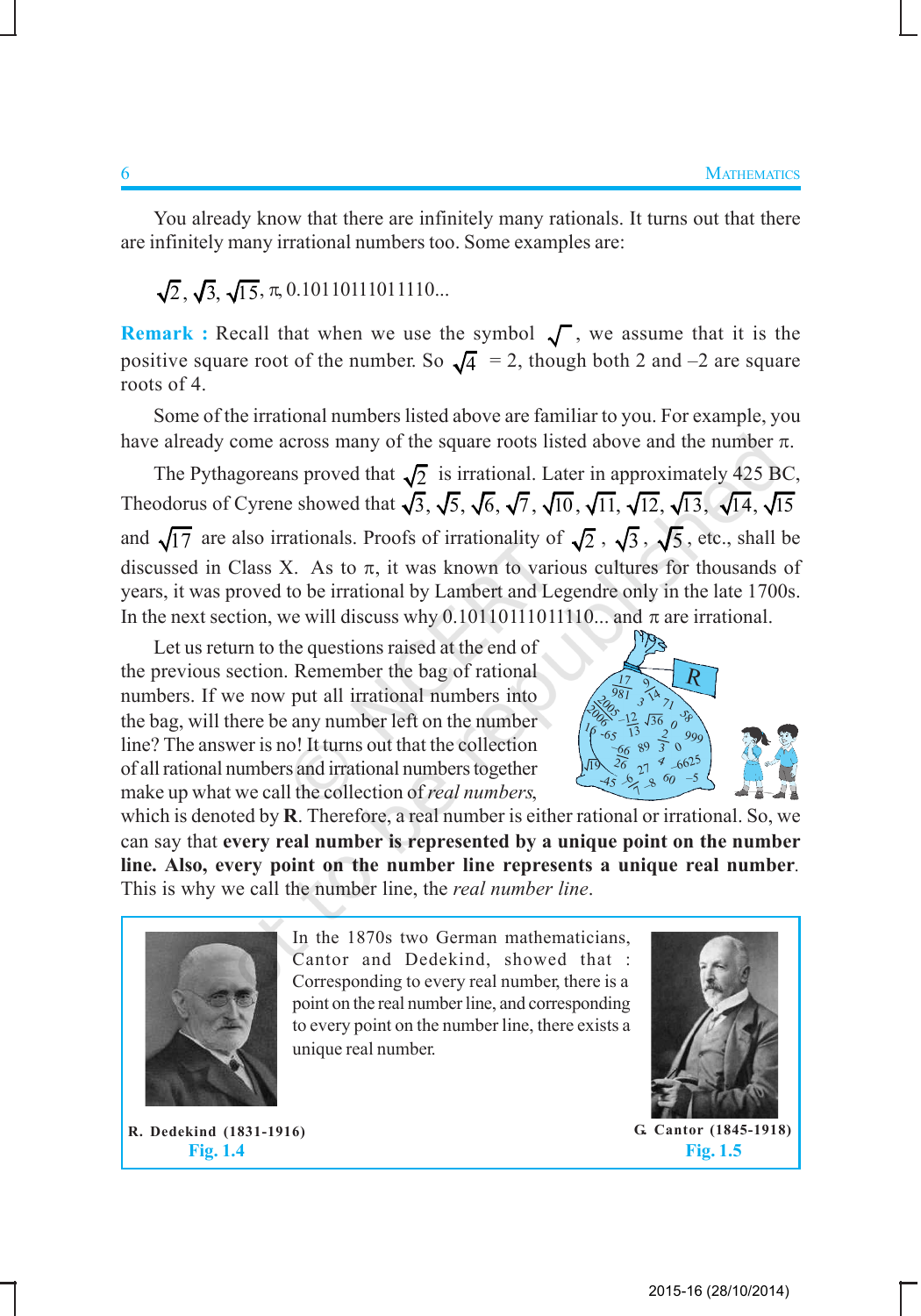Let us see how we can locate some of the irrational numbers on the number line.

**Example 3 :** Locate  $\sqrt{2}$  on the number line. **Solution :** It is easy to see how the Greeks might have discovered

 $\sqrt{2}$ . Consider a unit square OABC, with each side 1 unit in length (see Fig. 1.6). Then you can see by the Pythagoras theorem that OB =  $\sqrt{1^2 + 1^2} = \sqrt{2}$ . How do we represent  $\sqrt{2}$  on the number line?



**Fig. 1.6**

This is easy. Transfer Fig. 1.6 onto the number line making sure that the vertex O coincides with zero (see Fig. 1.7).



**Fig. 1.7**

We have just seen that  $OB = \sqrt{2}$ . Using a compass with centre O and radius OB, draw an arc intersecting the number line at the point P. Then P corresponds to  $\sqrt{2}$  on the number line.

**Example 4 :** Locate  $\sqrt{3}$  on the number line. **Solution :** Let us return to Fig. 1.7.



**Fig. 1.8**

Construct BD of unit length perpendicular to OB (as in Fig. 1.8). Then using the Pythagoras theorem, we see that  $OD = \sqrt{(\sqrt{2})^2 + 1^2} = \sqrt{3}$ . Using a compass, with centre O and radius OD, draw an arc which intersects the number line at the point Q. Then Q corresponds to  $\sqrt{3}$ .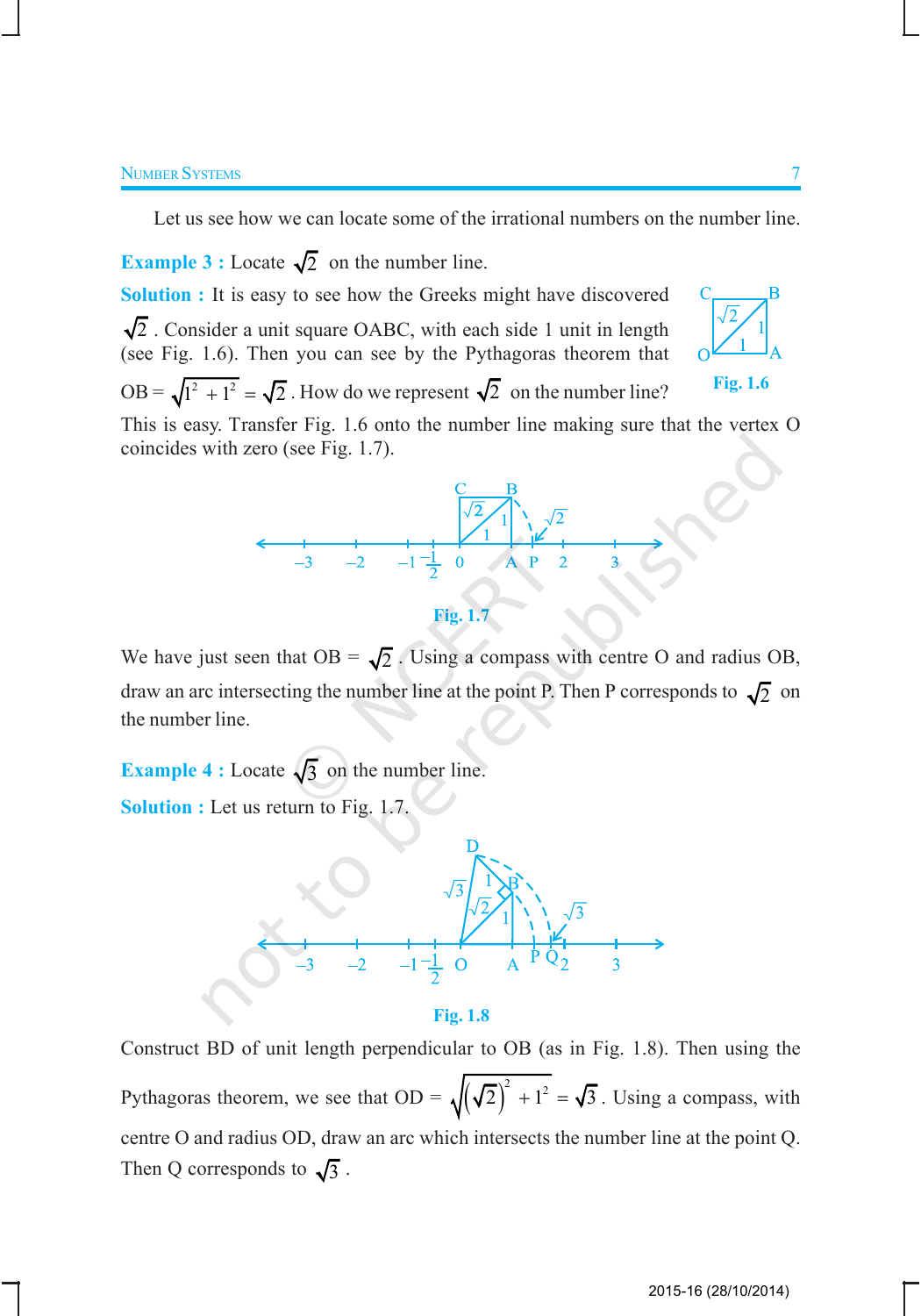In the same way, you can locate  $\sqrt{n}$  for any positive integer *n*, after  $\sqrt{n-1}$  has been located.

#### **EXERCISE 1.2**

- **1.** State whether the following statements are true or false. Justify your answers.
	- (i) Every irrational number is a real number.
	- (ii) Every point on the number line is of the form  $\sqrt{m}$ , where *m* is a natural number.
	- (iii) Every real number is an irrational number.
- **2.** Are the square roots of all positive integers irrational? If not, give an example of the square root of a number that is a rational number.
- **3.** Show how  $\sqrt{5}$  can be represented on the number line.
- **4. Classroom activity (Constructing the 'square root spiral') :** Take a large sheet of paper and construct the 'square root spiral' in the following fashion. Start with a point O and draw a line segment  $OP_1$  of unit length. Draw a line segment  $P_1P_2$  perpendicular to  $OP_1$  of unit length (see Fig. 1.9). Now draw a line segment  $P_2P_3$  perpendicular to  $OP_2$ . Then draw a line segment  $P_3P_4$  perpendicular to  $OP_3$ . Continuing in this manner, you can get the line segment  $P_{n-1}P_n$  by



**square root spiral**

drawing a line segment of unit length perpendicular to  $OP_{n-1}$ . In this manner, you will have created the points  $P_2$ ,  $P_3$ ,....,  $P_n$ ,...., and joined them to create a beautiful spiral depicting  $\sqrt{2}$ ,  $\sqrt{3}$ ,  $\sqrt{4}$ , ...

#### **1.3 Real Numbers and their Decimal Expansions**

In this section, we are going to study rational and irrational numbers from a different point of view. We will look at the decimal expansions of real numbers and see if we can use the expansions to distinguish between rationals and irrationals. We will also explain how to visualise the representation of real numbers on the number line using their decimal expansions. Since rationals are more familiar to us, let us start with

them. Let us take three examples :  $\frac{10}{3}$ ,  $\frac{7}{8}$ ,  $\frac{1}{7}$ .

Pay special attention to the remainders and see if you can find any pattern.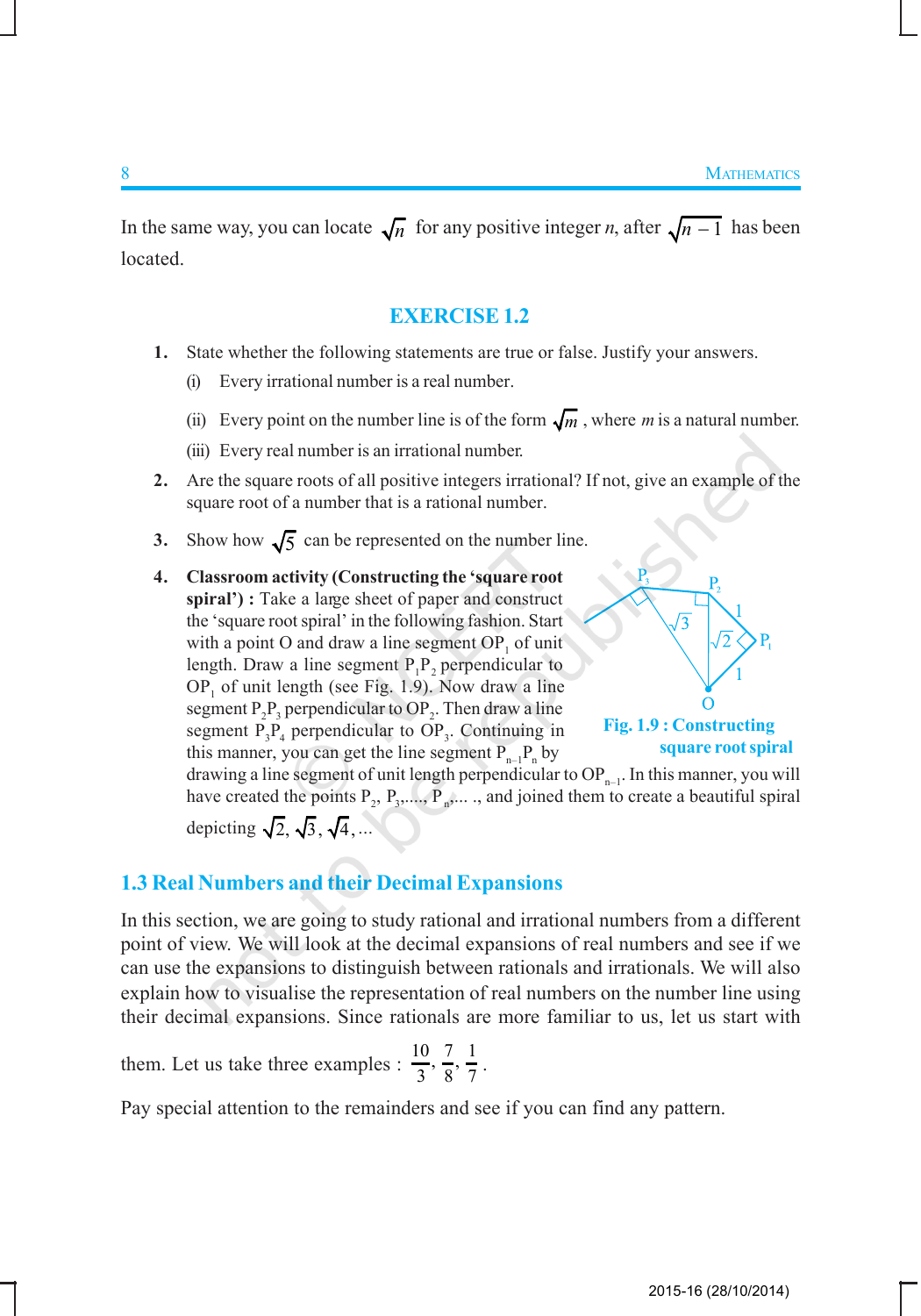**Example 5 :** Find the decimal expansions of  $\frac{10}{3}$ ,  $\frac{7}{8}$  $\frac{7}{8}$  and  $\frac{1}{7}$ .

**Solution :**



Remainders : 1, 1, 1, 1, 1... Remainders : 6, 4, 0 Remainders : 3, 2, 6, 4, 5, 1, Divisor : 3 **Divisor : 8** 3, 2, 6, 4, 5, 1,... Divisor : 7

What have you noticed? You should have noticed at least three things:

- (i) The remainders either become 0 after a certain stage, or start repeating themselves.
- (ii) The number of entries in the repeating string of remainders is less than the divisor

(in 1 3 one number repeats itself and the divisor is 3, in 1 7 there are six entries 326451 in the repeating string of remainders and 7 is the divisor).

(iii) If the remainders repeat, then we get a repeating block of digits in the quotient (for 1  $\frac{1}{3}$ , 3 repeats in the quotient and for 1 7 , we get the repeating block 142857 in the quotient).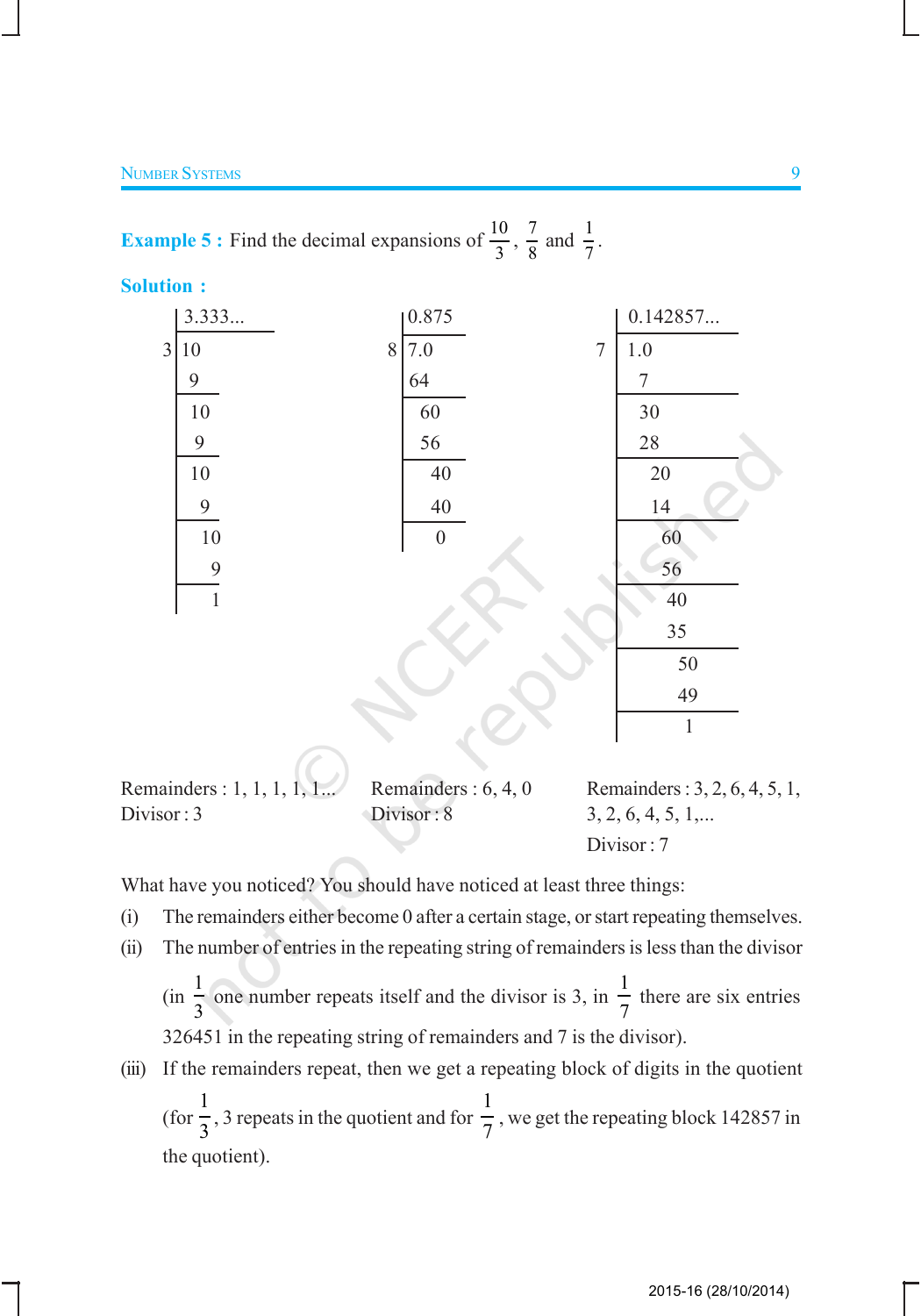Although we have noticed this pattern using only the examples above, it is true for all rationals of the form  $\frac{p}{q}$  ( $q \neq 0$ ). On division of *p* by *q*, two main things happen – either the remainder becomes zero or never becomes zero and we get a repeating string of remainders. Let us look at each case separately.

#### **Case (i) : The remainder becomes zero**

In the example of 7 8 , we found that the remainder becomes zero after some steps and the decimal expansion of 7 8 = 0.875. Other examples are 1 2  $= 0.5,$ 639 250  $= 2.556$ . In all these cases, the decimal expansion terminates or ends after a finite number of steps. We call the decimal expansion of such numbers *terminating*.

#### **Case (ii) : The remainder never becomes zero**

In the examples of 1 3 and 1 7 , we notice that the remainders repeat after a certain stage forcing the decimal expansion to go on for ever. In other words, we have a repeating block of digits in the quotient. We say that this expansion is non-terminating

recurring. For example, 1  $\frac{1}{3}$  = 0.3333... and 1  $\frac{1}{7}$  = 0.142857142857142857...

The usual way of showing that 3 repeats in the quotient of 1  $\frac{1}{3}$  is to write it as  $0.\overline{3}$ . Similarly, since the block of digits 142857 repeats in the quotient of 1 7 , we write 1 7 as  $0.142857$ , where the bar above the digits indicates the block of digits that repeats.

Also 3.57272... can be written as 3.572 . So, all these examples give us *non*-*terminating recurring* (*repeating*) decimal expansions.

Thus, we see that the decimal expansion of rational numbers have only two choices: either they are terminating or non-terminating recurring.

Now suppose, on the other hand, on your walk on the number line, you come across a number like 3.142678 whose decimal expansion is terminating or a number like 1.272727... that is,  $1.\overline{27}$ , whose decimal expansion is non-terminating recurring, can you conclude that it is a rational number? The answer is yes!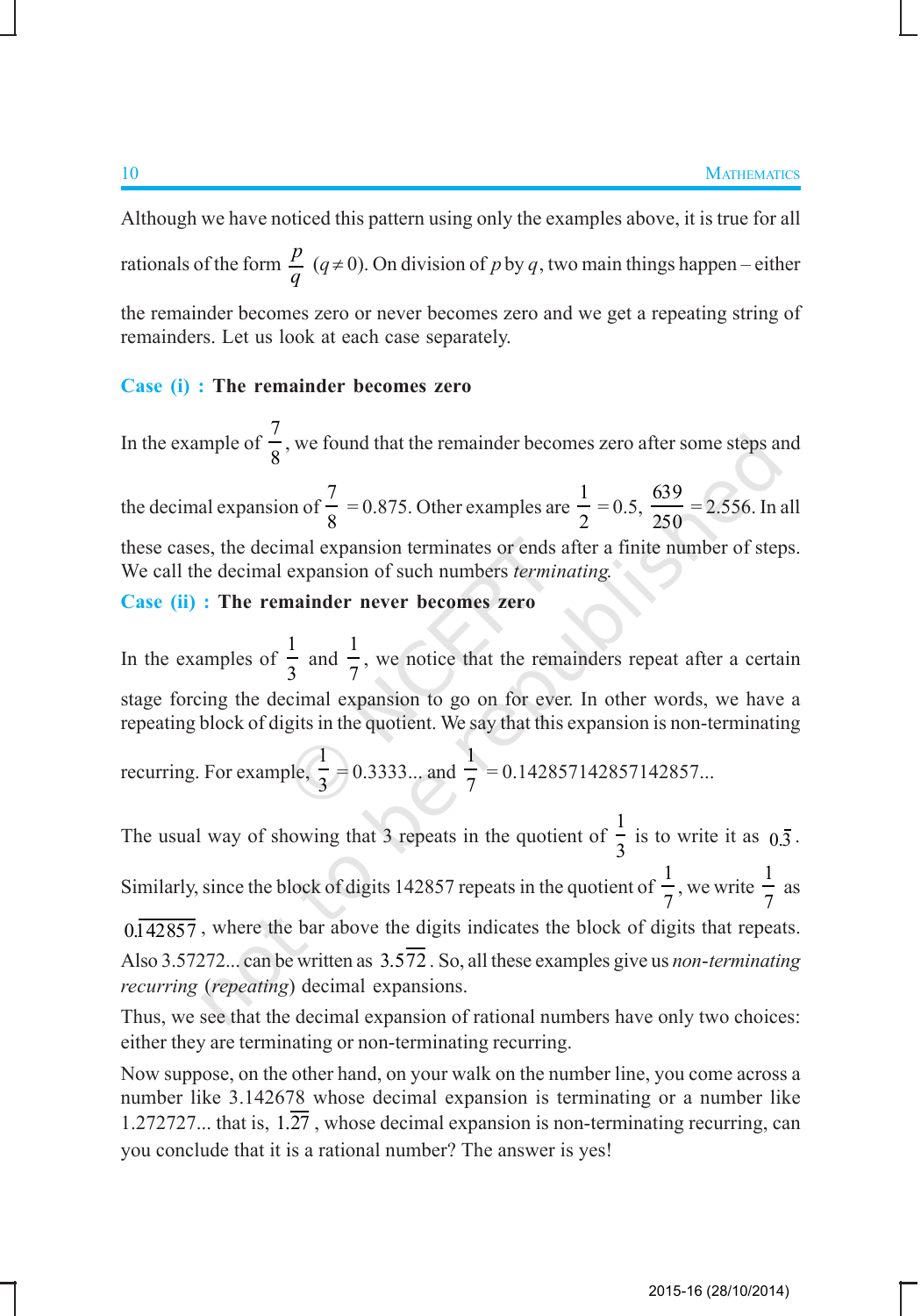We will not prove it but illustrate this fact with a few examples. The terminating cases are easy.

**Example 6 :** Show that 3.142678 is a rational number. In other words, express 3.142678 in the form  $\frac{p}{q}$ , where *p* and *q* are integers and  $q \neq 0$ .

**Solution :** We have  $3.142678 = \frac{3142678}{10000000}$ 1000000 , and hence is a rational number.

Now, let us consider the case when the decimal expansion is non-terminating recurring.

**Example 7 :** Show that 0.3333... =  $0.\overline{3}$  can be expressed in the form  $\frac{p}{q}$ , where *p* and

*q* are integers and  $q \neq 0$ .

**Solution :** Since we do not know what  $\overline{0.3}$  is, let us call it '*x*' and so *x* = 0.3333...

Now here is where the trick comes in. Look at

$$
10 x = 10 \times (0.333...) = 3.333...
$$
  
Now,  

$$
3.3333... = 3 + x
$$
, since  $x = 0.3333...$ 

Therefore,  $10 x = 3 + x$ 

Solving for *x*, we get

$$
9x = 3, \text{ i.e., } x = \frac{1}{3}
$$

**Example 8 :** Show that 1.272727... =  $1.\overline{27}$  can be expressed in the form  $\frac{p}{q}$ , where *p* and *q* are integers and  $q \neq 0$ .

**Solution :** Let  $x = 1.272727...$  Since two digits are repeating, we multiply x by 100 to get

$$
100 x = 127.2727...
$$
  
So,  

$$
100 x = 126 + 1.272727... = 126 + x
$$
  
Therefore,  

$$
100 x - x = 126
$$
, i.e.,  $99 x = 126$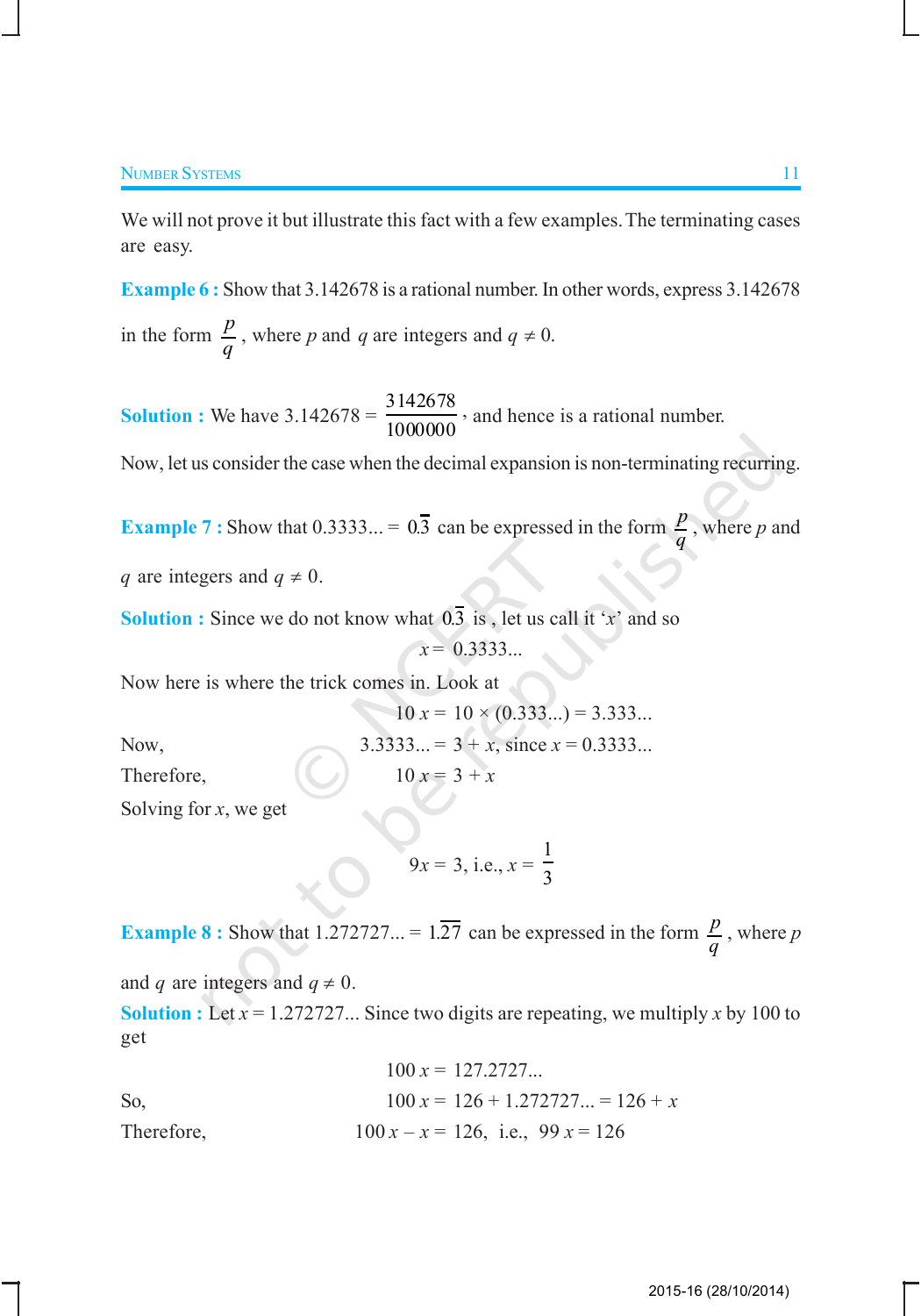i.e., 
$$
x = \frac{126}{99} = \frac{14}{11}
$$

You can check the reverse that 14  $\overline{11}$  = 1.27.

**Example 9 :** Show that 0.2353535... =  $0.2\overline{35}$  can be expressed in the form  $\frac{p}{q}$ ,

where *p* and *q* are integers and  $q \neq 0$ .

**Solution :** Let  $x = 0.235$ . Over here, note that 2 does not repeat, but the block 35 repeats. Since two digits are repeating, we multiply *x* by 100 to get

So,

\n
$$
100 \, x = 23.53535...
$$
\n
$$
100 \, x = 23.3 + 0.23535... = 23.3 + x
$$

Therefore, 99  $x = 23.3$ 

i.e., 
$$
99 x = \frac{233}{10}
$$
, which gives  $x = \frac{233}{990}$ 

You can also check the reverse that 233  $\frac{188}{990} = 0.235$ .

So, every number with a non-terminating recurring decimal expansion can be expressed

in the form  $\frac{p}{q}$  ( $q \neq 0$ ), where *p* and *q* are integers. Let us summarise our results in the

following form :

*The decimal expansion of a rational number is either terminating or nonterminating recurring. Moreover, a number whose decimal expansion is terminating or non-terminating recurring is rational.*

So, now we know what the decimal expansion of a rational number can be. What about the decimal expansion of irrational numbers? Because of the property above, we can conclude that their decimal expansions are *non-terminating non-recurring*.

So, the property for irrational numbers, similar to the property stated above for rational numbers, is

*The decimal expansion of an irrational number is non-terminating non-recurring. Moreover, a number whose decimal expansion is non-terminating non-recurring is irrational.*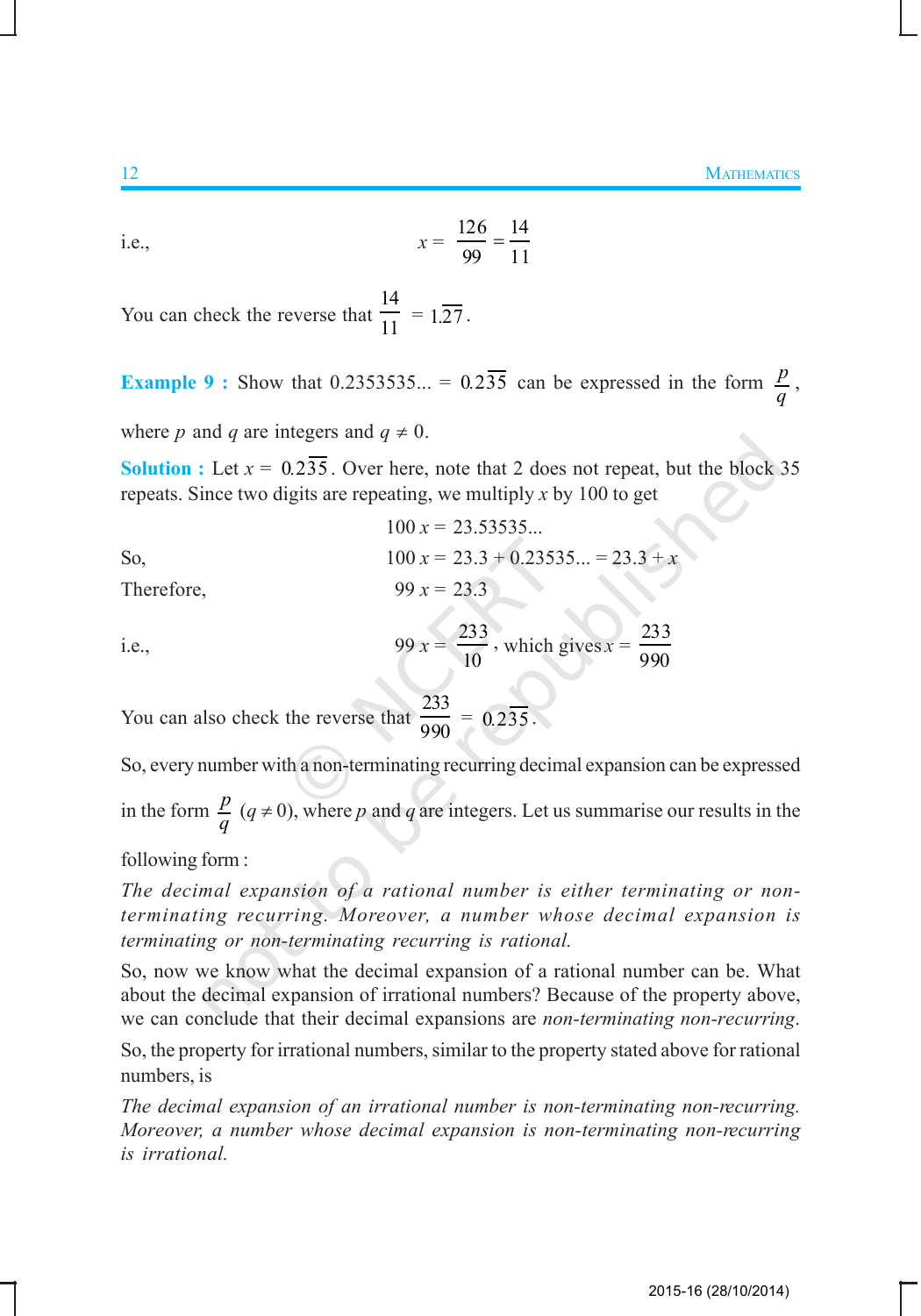Recall  $s = 0.101101111011110...$  from the previous section. Notice that it is nonterminating and non-recurring. Therefore, from the property above, it is irrational. Moreover, notice that you can generate infinitely many irrationals similar to *s*.

What about the famous irrationals  $\sqrt{2}$  and  $\pi$ ? Here are their decimal expansions up to a certain stage.

$$
\sqrt{2} = 1.4142135623730950488016887242096...
$$
  
\n
$$
\pi = 3.14159265358979323846264338327950...
$$

(Note that, we often take 22 7 as an approximate value for  $\pi$ , but  $\pi \neq \frac{22}{7}$ 7 .)

Over the years, mathematicians have developed various techniques to produce more and more digits in the decimal expansions of irrational numbers. For example, you might have learnt to find digits in the decimal expansion of  $\sqrt{2}$  by the division method. Interestingly, in the Sulbasutras (rules of chord), a mathematical treatise of the Vedic period (800 BC - 500 BC), you find an approximation of  $\sqrt{2}$  as follows:

$$
\sqrt{2} = 1 + \frac{1}{3} + \left(\frac{1}{4} \times \frac{1}{3}\right) - \left(\frac{1}{34} \times \frac{1}{4} \times \frac{1}{3}\right) = 1.4142156
$$

Notice that it is the same as the one given above for the first five decimal places. The history of the hunt for digits in the decimal expansion of  $\pi$  is very interesting.

The Greek genius Archimedes was the first to compute digits in the decimal expansion of  $\pi$ . He showed 3.140845  $< \pi < 3.142857$ . Aryabhatta (476 – 550 C.E.), the great Indian mathematician and astronomer, found the value of  $\pi$  correct to four decimal places (3.1416). Using high speed computers and advanced algorithms,  $\pi$  has been computed to over 1.24 trillion decimal places!



**Archimedes (287 BCE – 212 BCE) Fig. 1.10**

Now, let us see how to obtain irrational numbers.

**Example 10 :** Find an irrational number between 1  $\frac{1}{7}$  and 2  $\frac{1}{7}$ . **Solution :** We saw that 1 7  $= 0.\overline{142857}$ . So, you can easily calculate  $\frac{2}{5} = 0.\overline{285714}$ 7  $= 0.285714$ . To find an irrational number between 1  $\frac{1}{7}$  and 2  $\frac{1}{7}$ , we find a number which is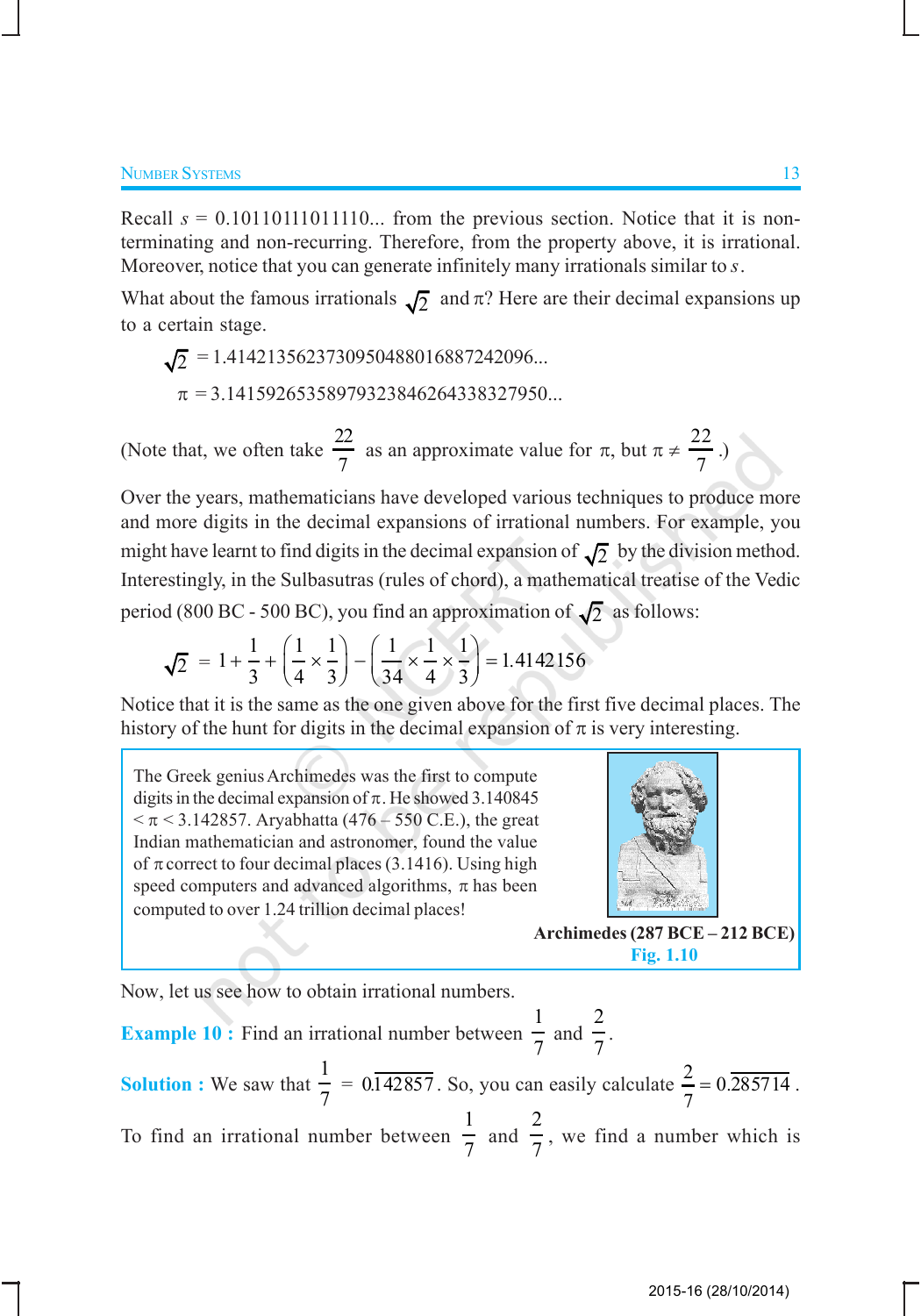non-terminating non-recurring lying between them. Of course, you can find infinitely many such numbers.

An example of such a number is 0.150150015000150000...

## **EXERCISE 1.3**

- **1.** Write the following in decimal form and say what kind of decimal expansion each has :
	- (i) 36  $\frac{36}{100}$  (ii)  $\frac{1}{11}$ 11 (iii)  $4\frac{1}{2}$ 8  $(iv) \frac{3}{12}$  $\frac{1}{13}$  (v) 2 11  $\frac{329}{400}$ 400 3
- **2.** You know that  $\frac{1}{7}$  $\frac{1}{7}$  = 0.142857 . Can you predict what the decimal expansions of  $\frac{2}{7}$ 7 ,  $\frac{1}{7}$ 4  $\frac{4}{7}, \frac{5}{7}$  $\frac{5}{7}, \frac{6}{7}$  $\frac{1}{7}$  are, without actually doing the long division? If so, how?

**[Hint :** Study the remainders while finding the value of  $\frac{1}{7}$  $\frac{1}{7}$  carefully.]

- **3.** Express the following in the form  $\frac{p}{q}$ , where *p* and *q* are integers and  $q \neq 0$ . (i) 06*.* (ii) 0 47 *.* (iii) 0001 *.*
- **4.** Express 0.99999 .... in the form  $\frac{p}{q}$ . Are you surprised by your answer? With your teacher and classmates discuss why the answer makes sense.
- **5.** What can the maximum number of digits be in the repeating block of digits in the decimal expansion of  $\frac{1}{17}$ ? Perform the division to check your answer.
- **6.** Look at several examples of rational numbers in the form  $\frac{p}{q}$   $(q \neq 0)$ , where *p* and *q* are integers with no common factors other than 1 and having terminating decimal representations (expansions). Can you guess what property *q* must satisfy?
- **7.** Write three numbers whose decimal expansions are non-terminating non-recurring.
- **8.** Find three different irrational numbers between the rational numbers  $\frac{5}{7}$  $\frac{5}{7}$  and  $\frac{9}{1}$  $\frac{1}{11}$ .
- **9.** Classify the following numbers as rational or irrational:
	- (i)  $\sqrt{23}$  (ii)  $\sqrt{225}$  (iii) 0.3796 (iv)  $7.478478...$  (v)  $1.101001000100001...$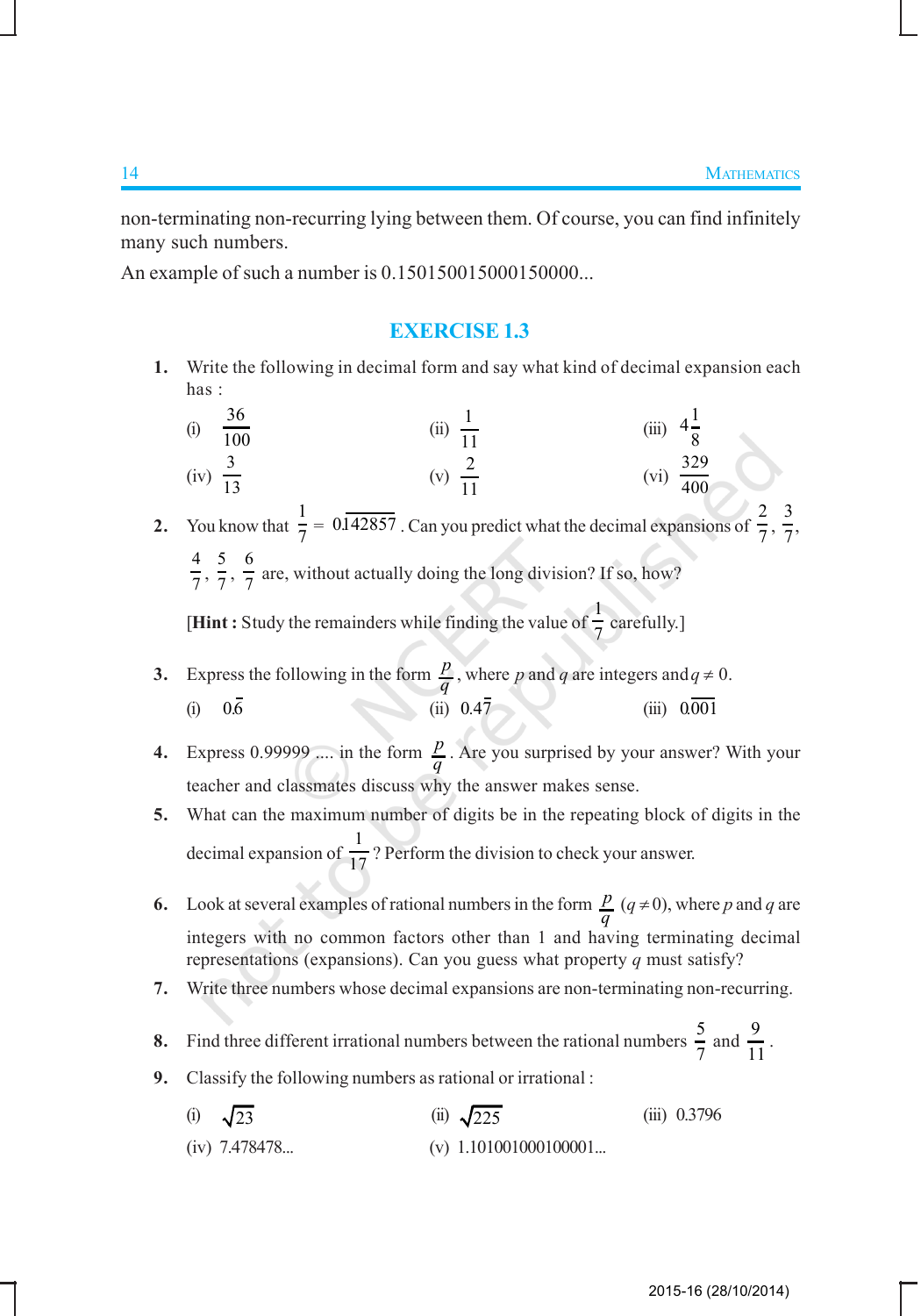#### **1.4 Representing Real Numbers on the Number Line**

In the previous section, you have seen that any real number has a decimal expansion. This helps us to represent it on the number line. Let us see how.

Suppose we want to locate 2.665 on the number line. We know that this lies between 2 and 3.

So, let us look closely at the portion of the number line between 2 and 3. Suppose we divide this into 10 equal parts and mark each point of division as in Fig. 1.11 (i). Then the first mark to



the right of 2 will represent 2.1, the second 2.2, and so on. You might be finding some difficulty in observing these points of division between 2 and 3 in Fig. 1.11 (i). To have a clear view of the same, you may take a magnifying glass and look at the portion between 2 and 3. It will look like what you see in Fig. 1.11 (ii). Now, 2.665 lies between 2.6 and 2.7. So, let us focus on the portion between 2.6 and 2.7 [See Fig. 1.12(i)]. We imagine to divide this again into ten equal parts. The first mark will represent 2.61, the next 2.62, and so on. To see this clearly, we magnify this as shown in Fig. 1.12 (ii).



Again, 2.665 lies between 2.66 and 2.67. So, let us focus on this portion of the number line [see Fig. 1.13(i)] and imagine to divide it again into ten equal parts. We magnify it to see it better, as in Fig. 1.13 (ii). The first mark represents 2.661, the next one represents 2.662, and so on. So, 2.665 is the 5th mark in these subdivisions.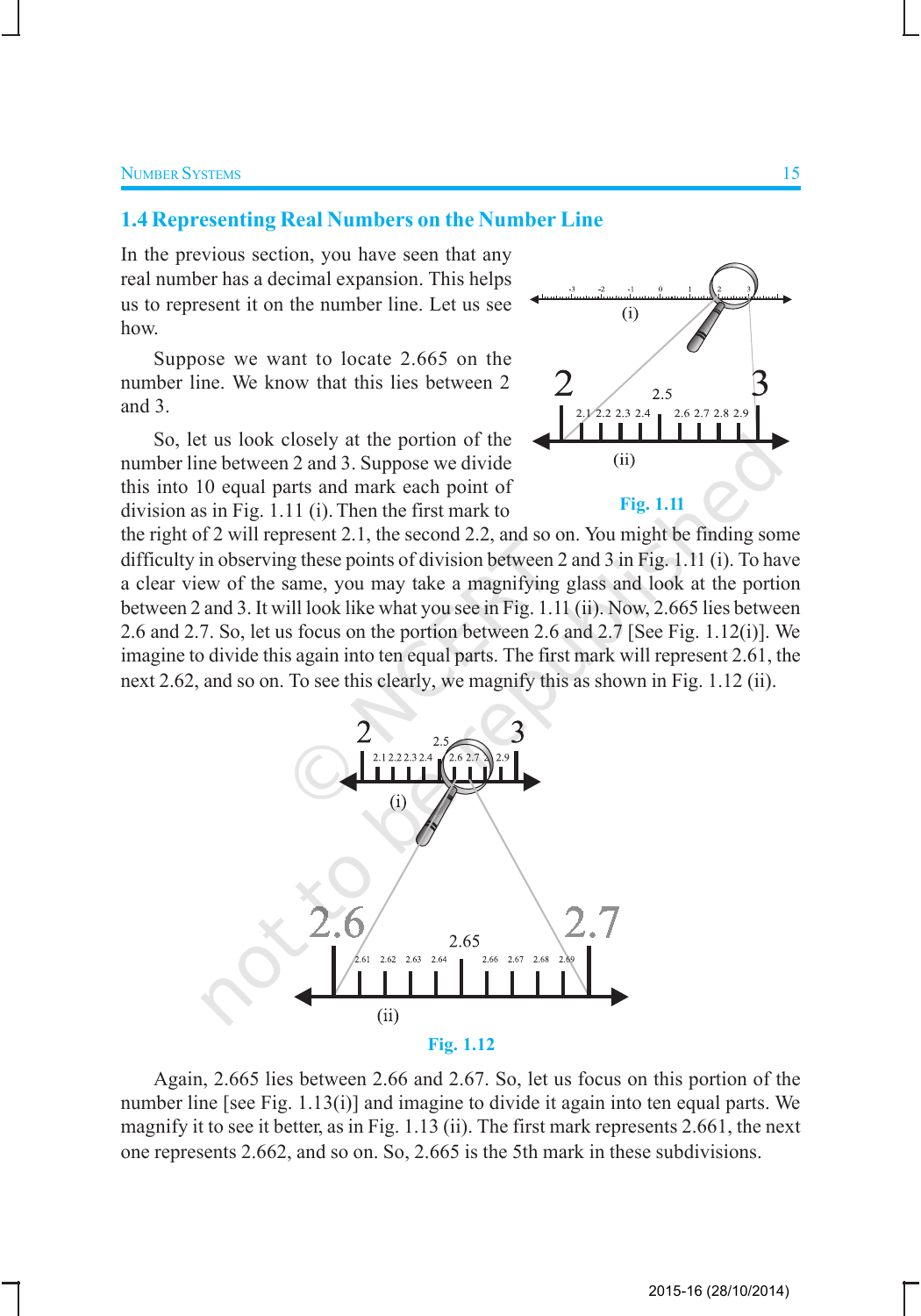

**Fig. 1.13**

We call this process of visualisation of representation of numbers on the number line, through a magnifying glass, as the **process of successive magnification**.

So, we have seen that it is possible by sufficient successive magnifications to visualise the position (or representation) of a real number with a terminating decimal expansion on the number line.

Let us now try and visualise the position (or representation) of a real number with a non-terminating recurring decimal expansion on the number line. We can look at appropriate intervals through a magnifying glass and by successive magnifications visualise the position of the number on the number line.

**Example 11 :** Visualize the representation of 5.37 on the number line upto 5 decimal places, that is, up to 5.37777.

**Solution :** Once again we proceed by successive magnification, and successively

decrease the lengths of the portions of the number line in which 5.37 is located. First,

we see that 5.37 is located between 5 and 6. In the next step, we locate 5.37 between 5.3 and 5.4. To get a more accurate visualization of the representation, we divide this portion of the number line into 10 equal parts and use a magnifying glass to

visualize that  $5.3\overline{7}$  lies between  $5.37$  and  $5.38$ . To visualize  $5.3\overline{7}$  more accurately, we again divide the portion between 5.37 and 5.38 into ten equal parts and use a magnifying

glass to visualize that 5.37 lies between 5.377 and 5.378. Now to visualize 5.37 still more accurately, we divide the portion between 5.377 an 5.378 into 10 equal parts, and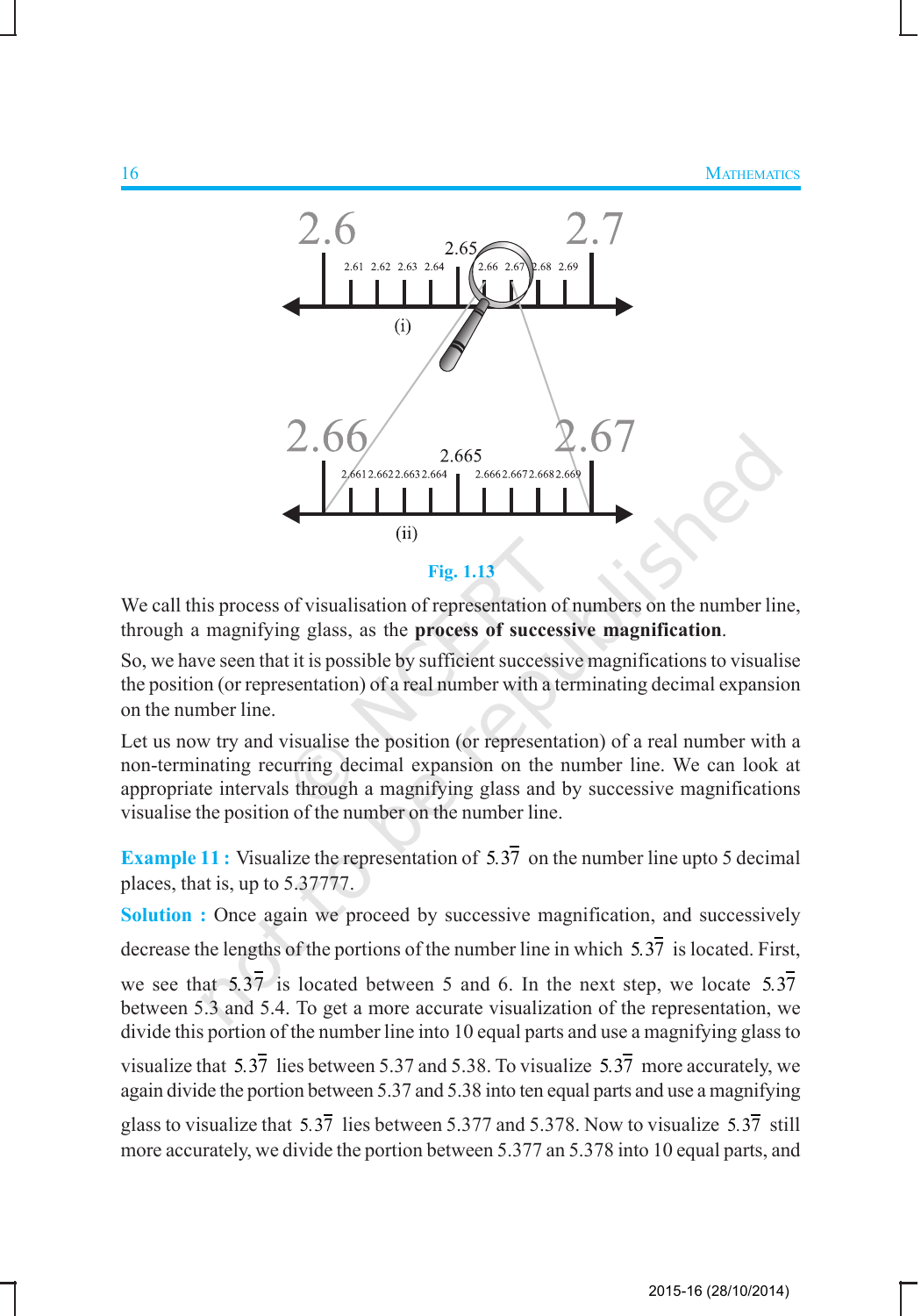visualize the representation of  $5.3\overline{7}$  as in Fig. 1.14 (iv). Notice that  $5.3\overline{7}$  is located closer to 5.3778 than to 5.3777 [see Fig 1.14 (iv)].



**Remark :** We can proceed endlessly in this manner, successively viewing through a magnifying glass and simultaneously imagining the decrease in the length of the portion of the number line in which 5.37 is located. The size of the portion of the line we specify depends on the degree of accuracy we would like for the visualisation of the position of the number on the number line.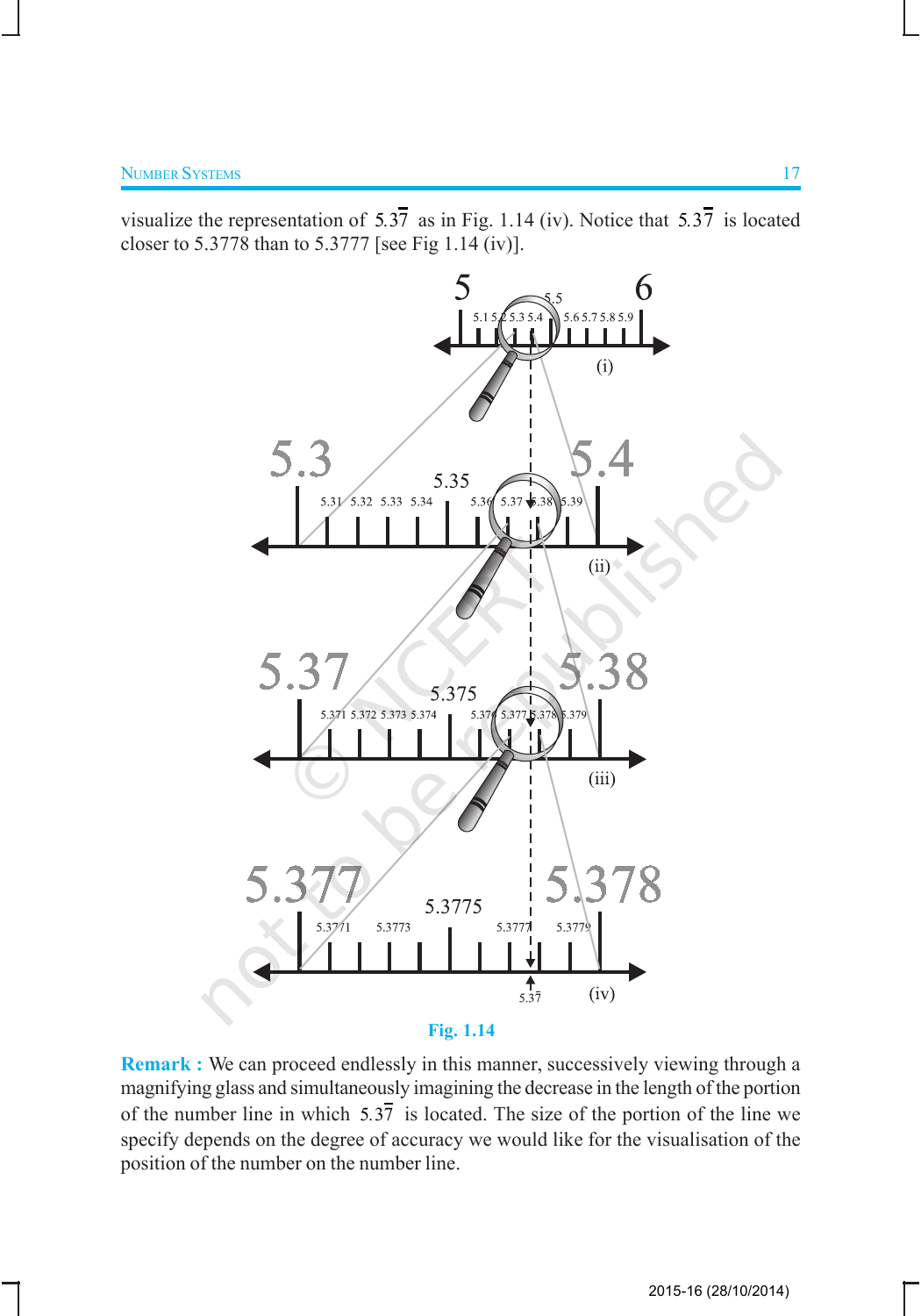You might have realised by now that the same procedure can be used to visualise a real number with a non-terminating non-recurring decimal expansion on the number line.

In the light of the discussions above and visualisations, we can again say that *every real number is represented by a unique point on the number line. Further, every point on the number line represents one and only one real number*.

#### **EXERCISE 1.4**

- **1.** Visualise 3.765 on the number line, using successive magnification.
- **2.** Visualise  $4.\overline{26}$  on the number line, up to 4 decimal places.

## **1.5 Operations on Real Numbers**

You have learnt, in earlier classes, that rational numbers satisfy the commutative, associative and distributive laws for addition and multiplication. Moreover, if we add, subtract, multiply or divide (except by zero) two rational numbers, we still get a rational number (that is, rational numbers are 'closed' with respect to addition, subtraction, multiplication and division). It turns out that irrational numbers also satisfy the commutative, associative and distributive laws for addition and multiplication. However, the sum, difference, quotients and products of irrational numbers are not *always*

irrational. For example, 
$$
(\sqrt{6}) + (-\sqrt{6}), (\sqrt{2}) - (\sqrt{2}), (\sqrt{3}) \cdot (\sqrt{3})
$$
 and  $\frac{\sqrt{17}}{\sqrt{17}}$  are rationals.

Let us look at what happens when we add and multiply a rational number with an irrational number. For example,  $\sqrt{3}$  is irrational. What about 2 +  $\sqrt{3}$  and  $2\sqrt{3}$  ? Since  $\sqrt{3}$  has a non-terminating non-recurring decimal expansion, the same is true for  $2 + \sqrt{3}$  and  $2\sqrt{3}$ . Therefore, both  $2 + \sqrt{3}$  and  $2\sqrt{3}$  are also irrational numbers.

**Example 12**: Check whether  $7\sqrt{5}$ ,  $\frac{7}{\sqrt{5}}$ ,  $\sqrt{2}$  + 21,  $\pi$  - 2 5  $\sqrt{2} + 21$ ,  $\pi - 2$  are irrational numbers or not.

**Solution :**  $\sqrt{5}$  = 2.236...,  $\sqrt{2}$  = 1.4142...,  $\pi$  = 3.1415...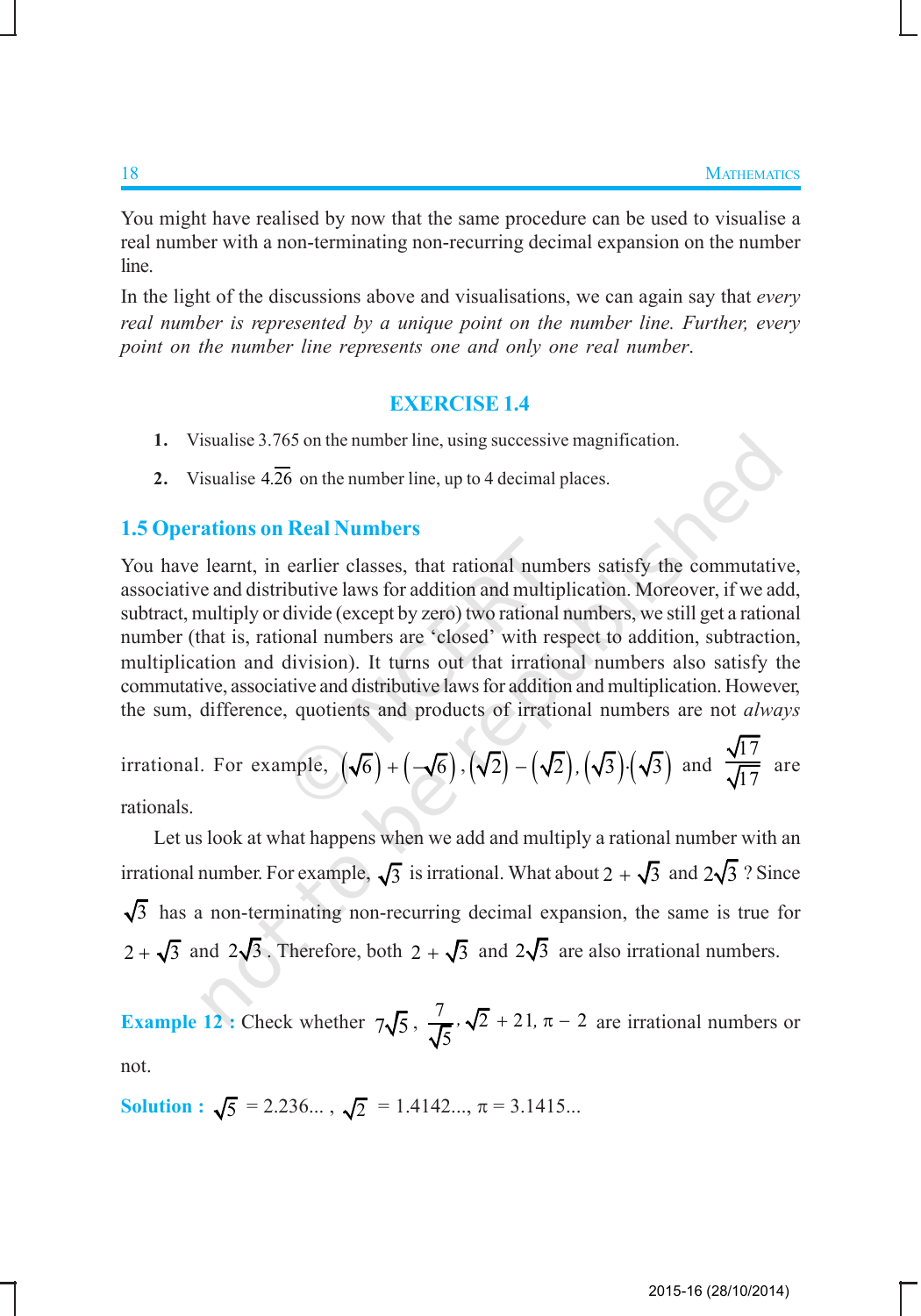Then 
$$
7\sqrt{5} = 15.652...
$$
,  $\frac{7}{\sqrt{5}} = \frac{7\sqrt{5}}{\sqrt{5}\sqrt{5}} = \frac{7\sqrt{5}}{5} = 3.1304...$ 

$$
\sqrt{2} + 21 = 22.4142..., \pi - 2 = 1.1415...
$$

All these are non-terminating non-recurring decimals. So, all these are irrational numbers.

Now, let us see what generally happens if we add, subtract, multiply, divide, take square roots and even *n*th roots of these irrational numbers, where *n* is any natural number. Let us look at some examples.

Example 13: Add 
$$
2\sqrt{2} + 5\sqrt{3}
$$
 and  $\sqrt{2} - 3\sqrt{3}$ .  
\nSolution:  $(2\sqrt{2} + 5\sqrt{3}) + (\sqrt{2} - 3\sqrt{3}) = (2\sqrt{2} + \sqrt{2}) + (5\sqrt{3} - 3\sqrt{3})$   
\n $= (2 + 1)\sqrt{2} + (5 - 3)\sqrt{3} = 3\sqrt{2} + 2\sqrt{3}$ 

**Example 14 :** Multiply  $6\sqrt{5}$  by  $2\sqrt{5}$ . **Solution :**  $6\sqrt{5} \times 2\sqrt{5} = 6 \times 2 \times \sqrt{5} \times \sqrt{5} = 12 \times 5 = 60$ 

**Example 15 :** Divide  $8\sqrt{15}$  by  $2\sqrt{3}$ .

Solution: 
$$
8\sqrt{15} \div 2\sqrt{3} = \frac{8\sqrt{3} \times \sqrt{5}}{2\sqrt{3}} = 4\sqrt{5}
$$

These examples may lead you to expect the following facts, **which are true**:

- (i) The sum or difference of a rational number and an irrational number is irrational.
- (ii) The product or quotient of a non-zero rational number with an irrational number is irrational.
- (iii) If we add, subtract, multiply or divide two irrationals, the result may be rational or irrational.

We now turn our attention to the operation of taking square roots of real numbers. Recall that, if *a* is a natural number, then  $\sqrt{a} = b$  means  $b^2 = a$  and  $b > 0$ . The same definition can be extended for positive real numbers.

Let  $a > 0$  be a real number. Then  $\sqrt{a} = b$  means  $b^2 = a$  and  $b > 0$ .

In Section 1.2, we saw how to represent  $\sqrt{n}$  for any positive integer *n* on the number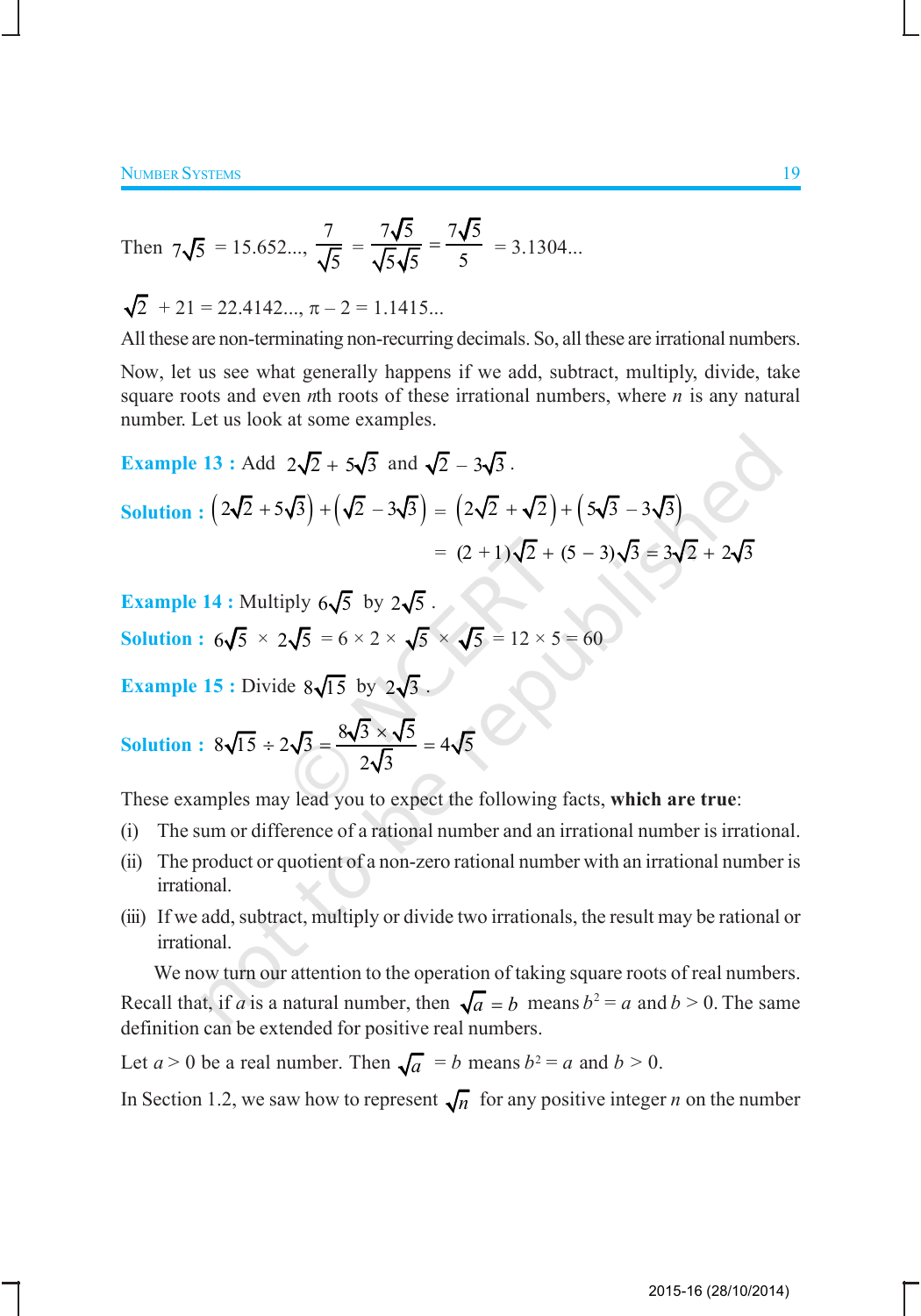line. We now show how to find  $\sqrt{x}$  for any given positive real number *x* geometrically. For example, let us find it for  $x = 3.5$ , i.e., we find  $\sqrt{3.5}$  geometrically.



#### **Fig. 1.15**

Mark the distance 3.5 units from a fixed point A on a given line to obtain a point B such that  $AB = 3.5$  units (see Fig. 1.15). From B, mark a distance of 1 unit and mark the new point as C. Find the mid-point of AC and mark that point as O. Draw a semicircle with centre O and radius OC. Draw a line perpendicular to AC passing through B and intersecting the semicircle at D. Then,  $BD = \sqrt{3.5}$ .

More generally, to find  $\sqrt{x}$ , for any positive real number *x*, we mark B so that  $AB = x$  units, and, as in Fig. 1.16, mark C so that  $BC = 1$  unit. Then, as we

have done for the case  $x = 3.5$ , we find BD =  $\sqrt{x}$ (see Fig. 1.16). We can prove this result using the Pythagoras Theorem.

**Fig. 1.16**

Notice that, in Fig. 1.16, ∆ OBD is a right-angled triangle. Also, the radius of the circle 1 *x* +

is 2 units.

Therefore,  $OC = OD = OA =$ 1 2 *x* + units.

Now, OB = 
$$
x - \left(\frac{x+1}{2}\right) = \frac{x-1}{2}
$$
.

So, by the Pythagoras Theorem, we have

$$
BD^{2} = OD^{2} - OB^{2} = \left(\frac{x+1}{2}\right)^{2} - \left(\frac{x-1}{2}\right)^{2} = \frac{4x}{4} = x.
$$

This shows that  $BD = \sqrt{x}$ .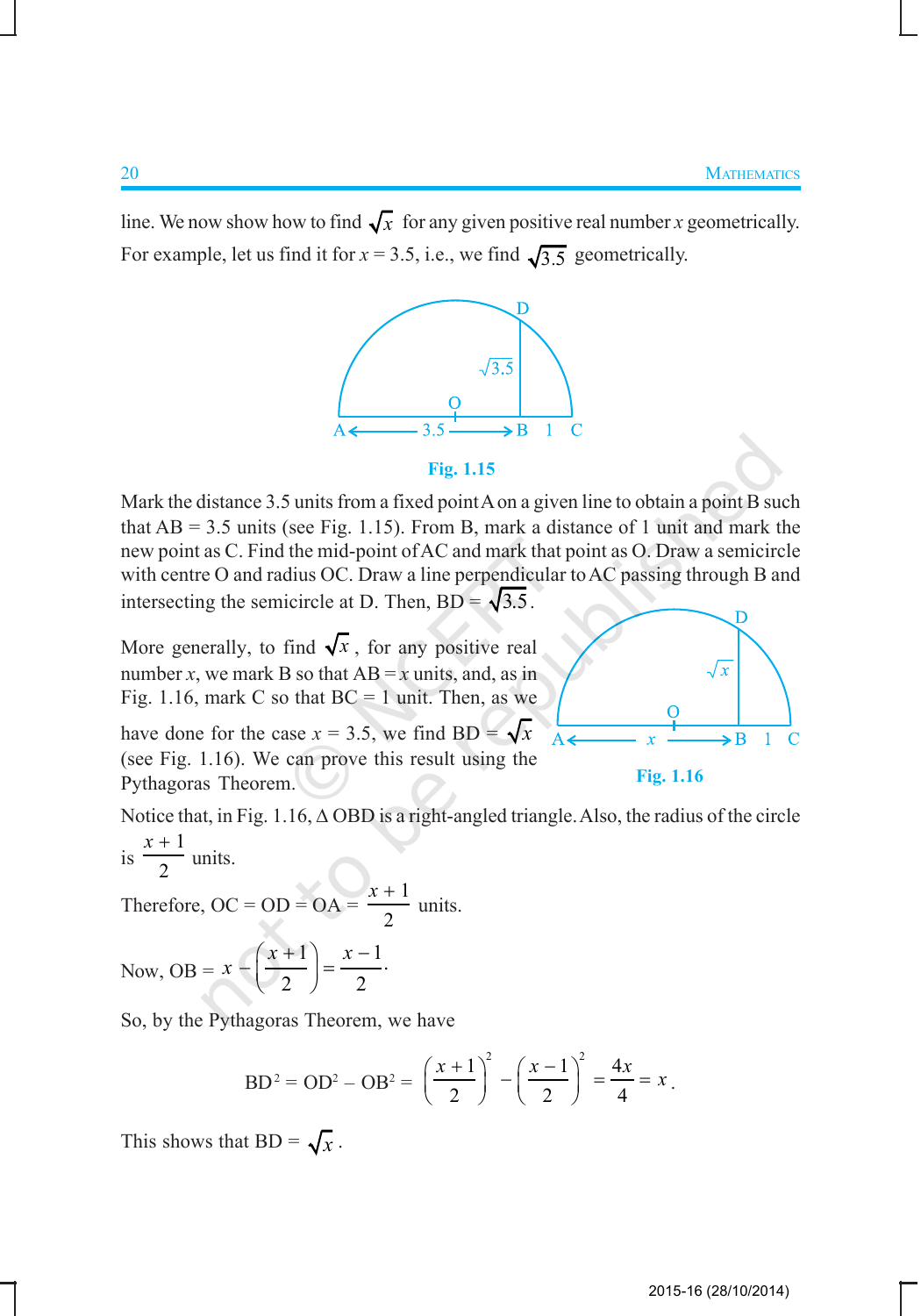This construction gives us a visual, and geometric way of showing that  $\sqrt{x}$  exists for all real numbers  $x > 0$ . If you want to know the position of  $\sqrt{x}$  on the number line, then let us treat the line BC as the number line, with B as zero, C as 1, and so on. Draw an arc with centre B and radius BD, which intersects the number line in E (see Fig. 1.17). Then, E represents  $\sqrt{x}$ .



**Fig. 1.17**

We would like to now extend the idea of square roots to cube roots, fourth roots, and in general *n*th roots, where *n* is a positive integer. Recall your understanding of square roots and cube roots from earlier classes.

What is  $\sqrt[3]{8}$ ? Well, we know it has to be some positive number whose cube is 8, and you must have guessed  $\sqrt[3]{8} = 2$ . Let us try  $\sqrt[5]{243}$ . Do you know some number *b* such that  $b^5 = 243$ ? The answer is 3. Therefore,  $\sqrt[5]{243} = 3$ .

From these examples, can you define  $\sqrt[n]{a}$  for a real number  $a > 0$  and a positive integer *n*?

Let  $a > 0$  be a real number and *n* be a positive integer. Then  $\sqrt[n]{a} = b$ , if  $b^n = a$  and *b* > 0. Note that the symbol ' $\sqrt{\ }$ ' used in  $\sqrt{2}$ ,  $\sqrt[3]{8}$ ,  $\sqrt[n]{a}$ , etc. is called the *radical sign*.

We now list some identities relating to square roots, which are useful in various ways. You are already familiar with some of these from your earlier classes. The remaining ones follow from the distributive law of multiplication over addition of real numbers, and from the identity  $(x + y)(x - y) = x^2 - y^2$ , for any real numbers *x* and *y*. Let *a* and *b* be positive real numbers. Then

(i) 
$$
\sqrt{ab} = \sqrt{a}\sqrt{b}
$$
 (ii)  $\sqrt{\frac{a}{b}} = \frac{\sqrt{a}}{\sqrt{b}}$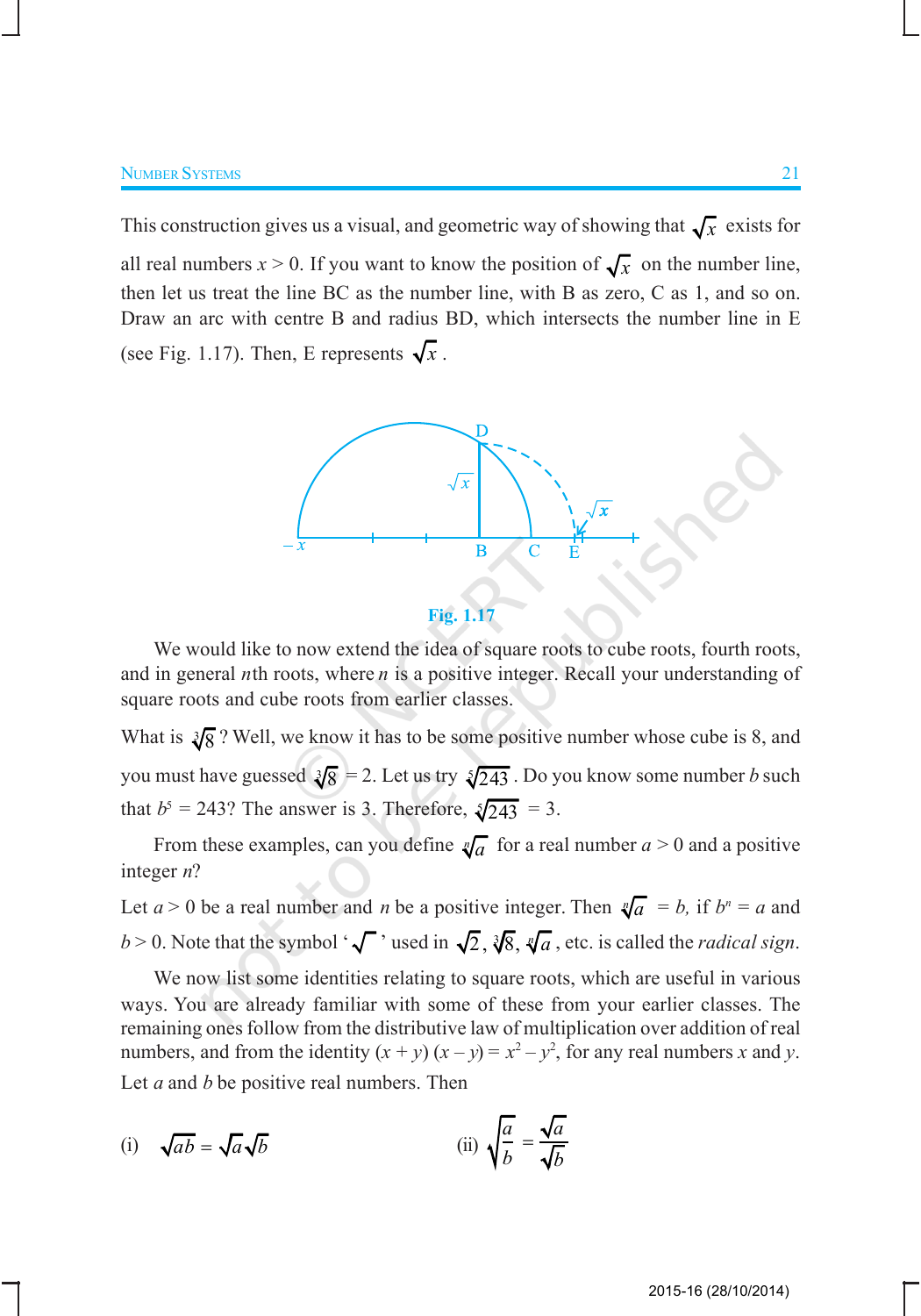(iii) 
$$
(\sqrt{a} + \sqrt{b})(\sqrt{a} - \sqrt{b}) = a - b
$$
 (iv)  $(a + \sqrt{b})(a - \sqrt{b}) = a^2 - b$   
\n(v)  $(\sqrt{a} + \sqrt{b})(\sqrt{c} + \sqrt{a}) = \sqrt{ac} + \sqrt{ad} + \sqrt{bc} + \sqrt{bd}$ 

$$
(vi) \left(\sqrt{a} + \sqrt{b}\right)^2 = a + 2\sqrt{ab} + b
$$

Let us look at some particular cases of these identities.

**Example 16 :** Simplify the following expressions:

(i) 
$$
(5 + \sqrt{7})(2 + \sqrt{5})
$$
  
\n(ii)  $(5 + \sqrt{5})(5 - \sqrt{5})$   
\n(iii)  $(\sqrt{3} + \sqrt{7})^2$   
\n(iiv)  $(\sqrt{11} - \sqrt{7})(\sqrt{11} + \sqrt{7})$   
\nSolution : (i)  $(5 + \sqrt{7})(2 + \sqrt{5}) = 10 + 5\sqrt{5} + 2\sqrt{7} + \sqrt{35}$   
\n(ii)  $(5 + \sqrt{5})(5 - \sqrt{5}) = 5^2 - (\sqrt{5})^2 = 25 - 5 = 20$   
\n(iii)  $(\sqrt{3} + \sqrt{7})^2 = (\sqrt{3})^2 + 2\sqrt{3}\sqrt{7} + (\sqrt{7})^2 = 3 + 2\sqrt{21} + 7 = 10 + 2\sqrt{21}$ 

(iv) 
$$
(\sqrt{11} - \sqrt{7})(\sqrt{11} + \sqrt{7}) = (\sqrt{11})^2 - (\sqrt{7})^2 = 11 - 7 = 4
$$

**Remark :** Note that 'simplify' in the example above has been used to mean that the expression should be written as the sum of a rational and an irrational number.

We end this section by considering the following problem. Look at 1 2 ⋅ Can you tell where it shows up on the number line? You know that it is irrational. May be it is easier to handle if the denominator is a rational number. Let us see, if we can 'rationalise' the denominator, that is, to make the denominator into a rational number. To do so, we need the identities involving square roots. Let us see how.

**Example 17 : Rationalise the denominator of** 1 2 ⋅

**Solution :** We want to write 1 2 as an equivalent expression in which the denominator is a rational number. We know that  $\sqrt{2} \cdot \sqrt{2}$  is rational. We also know that multiplying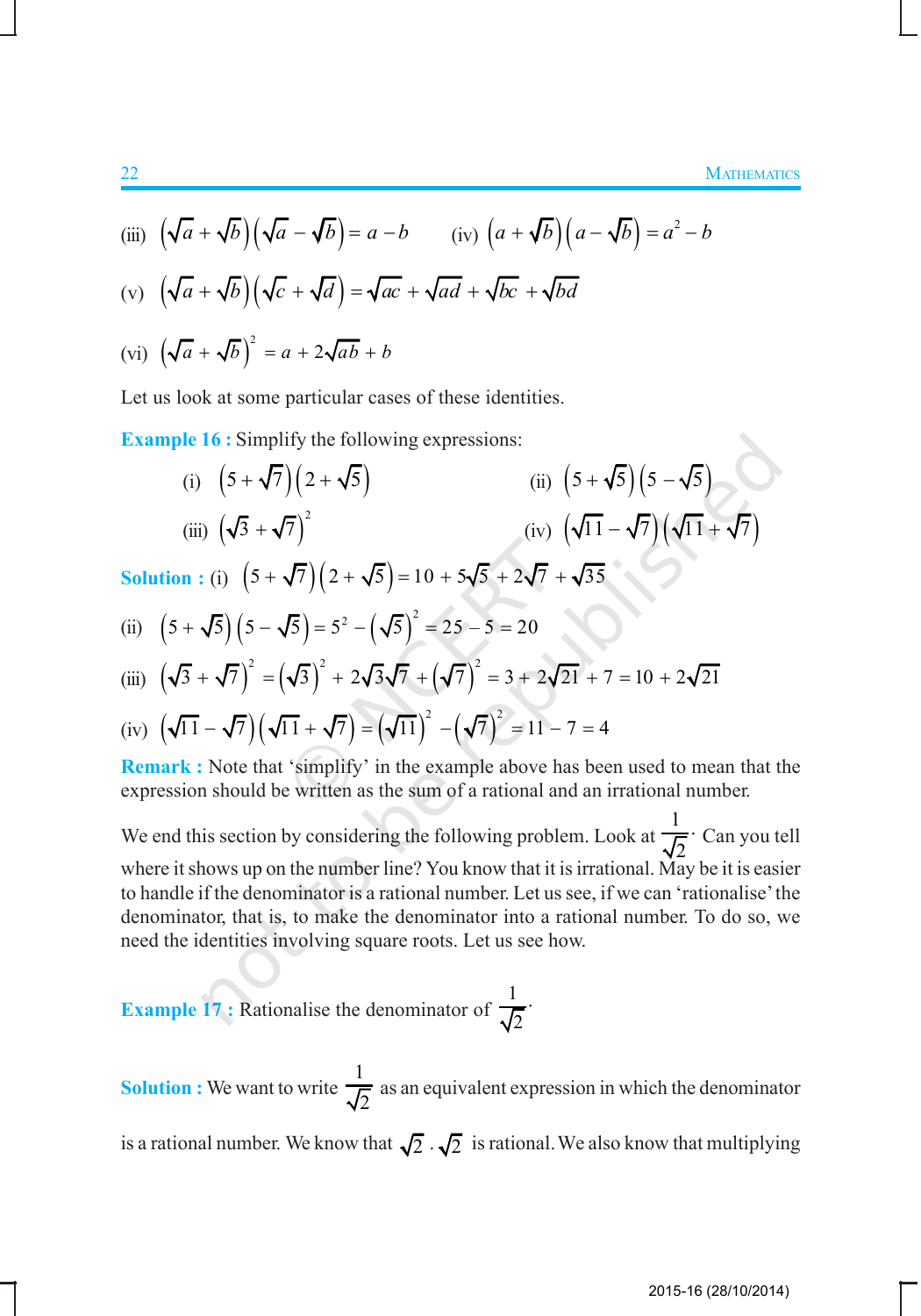1 2 by 2 2 will give us an equivalent expression, since 2 2  $= 1.$  So, we put these two facts together to get

$$
\frac{1}{\sqrt{2}} = \frac{1}{\sqrt{2}} \times \frac{\sqrt{2}}{\sqrt{2}} = \frac{\sqrt{2}}{2}.
$$

In this form, it is easy to locate 1  $\frac{1}{2}$  on the number line. It is half way between 0 and  $\sqrt{2}$  !

**Example 18 :** Rationalise the denominator of 1  $2 + \sqrt{3}$ ⋅ +

**Solution :** We use the Identity (iv) given earlier. Multiply and divide 1  $2 + \sqrt{3}$ by

$$
2 - \sqrt{3} \text{ to get } \frac{1}{2 + \sqrt{3}} \times \frac{2 - \sqrt{3}}{2 - \sqrt{3}} = \frac{2 - \sqrt{3}}{4 - 3} = 2 - \sqrt{3}.
$$

**Example 19 :** Rationalise the denominator of 5  $3 - \sqrt{5}$ ⋅ −

**Solution :** Here we use the Identity (iii) given earlier.

So, 
$$
\frac{5}{\sqrt{3}-\sqrt{5}} = \frac{5}{\sqrt{3}-\sqrt{5}} \times \frac{\sqrt{3}+\sqrt{5}}{\sqrt{3}+\sqrt{5}} = \frac{5(\sqrt{3}+\sqrt{5})}{3-5} = \left(\frac{-5}{2}\right)(\sqrt{3}+\sqrt{5})
$$

**Example 20 :** Rationalise the denominator of  $\frac{1}{7}$  $7 + 3\sqrt{2}$ ⋅ +

Solution: 
$$
\frac{1}{7+3\sqrt{2}} = \frac{1}{7+3\sqrt{2}} \times \left(\frac{7-3\sqrt{2}}{7-3\sqrt{2}}\right) = \frac{7-3\sqrt{2}}{49-18} = \frac{7-3\sqrt{2}}{31}
$$

So, when the denominator of an expression contains a term with a square root (or a number under a radical sign), the process of converting it to an equivalent expression whose denominator is a rational number is called *rationalising the denominator*.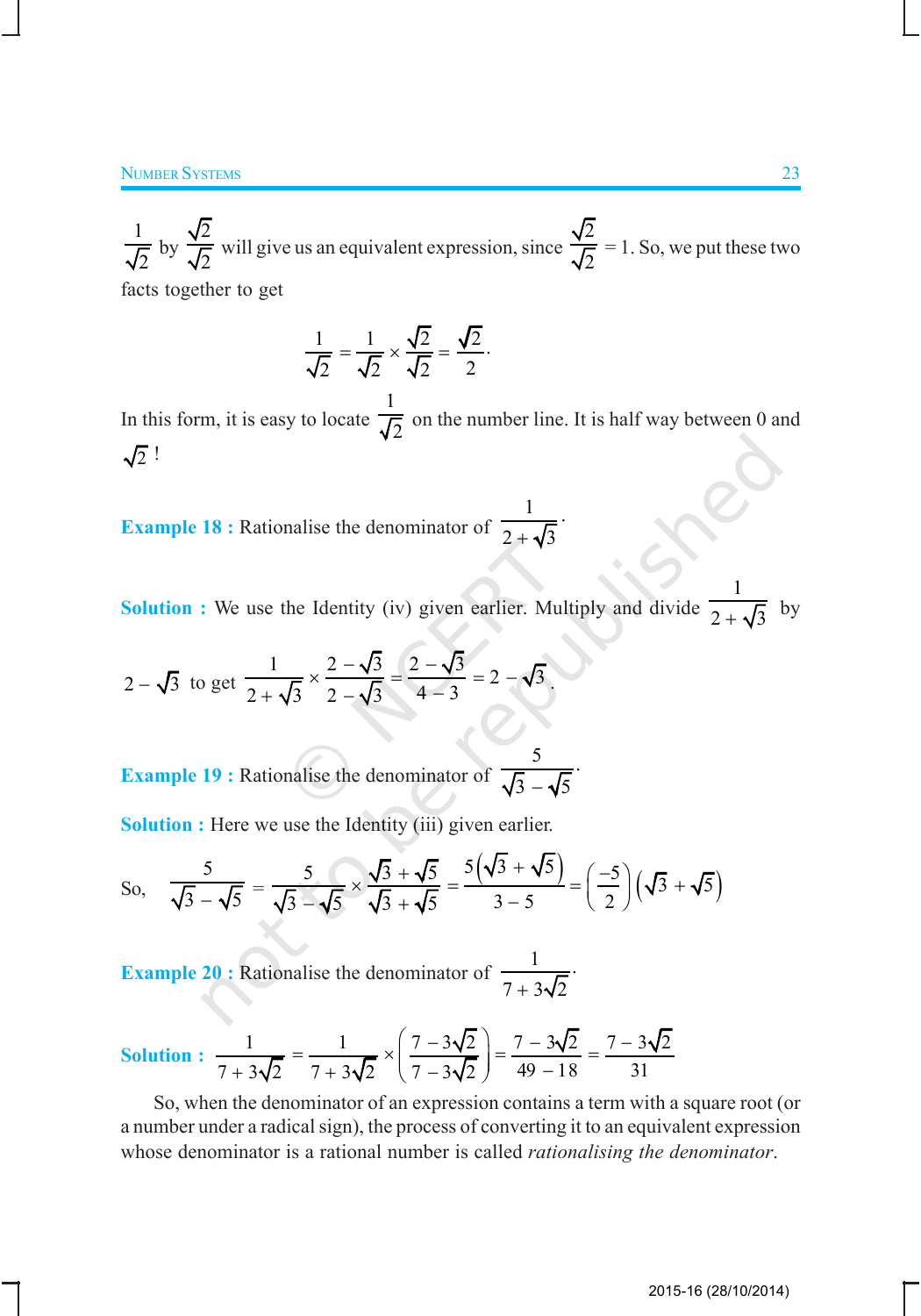#### **EXERCISE 1.5**

**1.** Classify the following numbers as rational or irrational:

(i) 
$$
2 - \sqrt{5}
$$
  
\n(ii)  $(3 + \sqrt{23}) - \sqrt{23}$  (iii)  $\frac{2\sqrt{7}}{7\sqrt{7}}$   
\n(iv)  $\frac{1}{\sqrt{2}}$   
\n(v)  $2\pi$ 

**2.** Simplify each of the following expressions:

(i) 
$$
(3+\sqrt{3})(2+\sqrt{2})
$$
 (ii)  $(3+\sqrt{3})(3-\sqrt{3})$   
(iii)  $(\sqrt{5}+\sqrt{2})^2$  (iv)  $(\sqrt{5}-\sqrt{2})(\sqrt{5}+\sqrt{2})$ 

- **3.** Recall,  $\pi$  is defined as the ratio of the circumference (say *c*) of a circle to its diameter (say *d*). That is,  $\pi = \frac{c}{\sqrt{c}}$ *d* This seems to contradict the fact that  $\pi$  is irrational. How will you resolve this contradiction?
- **4.** Represent  $\sqrt{9.3}$  on the number line.
- **5.** Rationalise the denominators of the following:

(i) 
$$
\frac{1}{\sqrt{7}}
$$
  
\n(ii)  $\frac{1}{\sqrt{7} - \sqrt{6}}$   
\n(iii)  $\frac{1}{\sqrt{5} + \sqrt{2}}$   
\n(iv)  $\frac{1}{\sqrt{7} - 2}$ 

## **1.6 Laws of Exponents for Real Numbers**

Do you remember how to simplify the following?

(i) 
$$
17^2 \tcdot 17^5 =
$$
  
\n(ii)  $(5^2)^7 =$   
\n(iii)  $\frac{23^{10}}{23^7} =$   
\n(iv)  $7^3 \tcdot 9^3 =$ 

Did you get these answers? They are as follows:

 $(i)$  17<sup>2</sup> . 17<sup>5</sup> = 17<sup>7</sup> (ii)  $(5^2)^7 = 5^{14}$ (iii)  $\frac{23^{10}}{22^{7}} = 23^{3}$  $\frac{23}{23^7} = 23^3$  (iv) 7  $3 \cdot 9^3 = 63^3$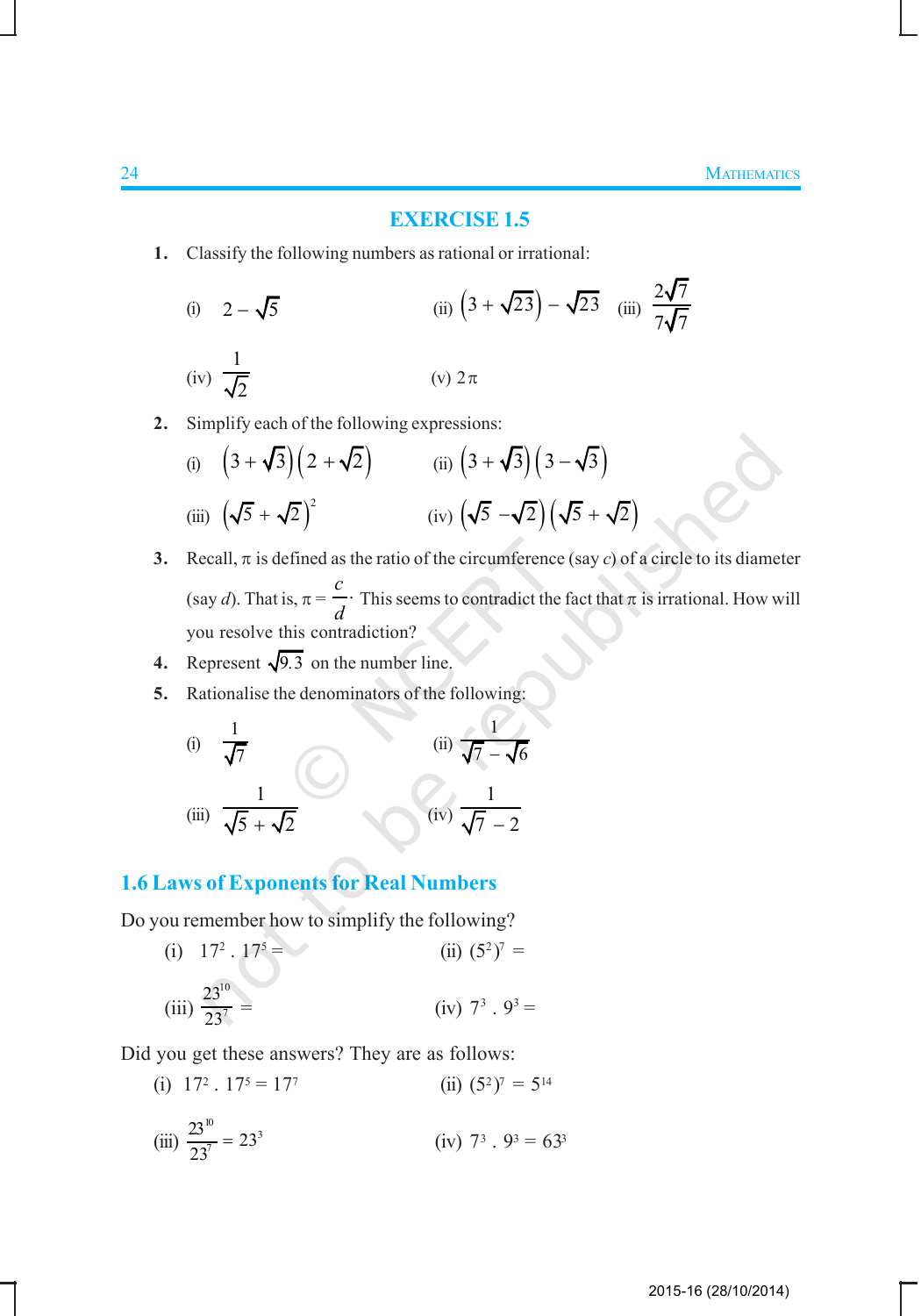To get these answers, you would have used the following laws of exponents, which you have learnt in your earlier classes. (Here *a*, *n* and *m* are natural numbers. Remember, *a* is called the base and *m* and *n* are the exponents.)

(i) 
$$
a^m \cdot a^n = a^{m+n}
$$
  
\n(ii)  $(a^m)^n = a^{mn}$   
\n(iii)  $\frac{a^m}{a^n} = a^{m-n}, m > n$   
\n(iv)  $a^m b^m = (ab)^m$ 

What is  $(a)^{0}$ ? Yes, it is 1! So you have learnt that  $(a)^{0} = 1$ . So, using (iii), we can get 1 . *n*  $\frac{a}{n} = a$ *a*  $= a^{-n}$ . We can now extend the laws to negative exponents too.

So, for example :

(i) 
$$
17^2 \cdot 17^{-5} = 17^{-3} = \frac{1}{17^3}
$$
  
\n(ii)  $(5^2)^{-7} = 5^{-14}$   
\n(iii)  $\frac{23^{-10}}{23^7} = 23^{-17}$   
\n(iv)  $(7)^{-3} \cdot (9)^{-3} = (63)^{-3}$ 

Suppose we want to do the following computations:

(i) 
$$
2^{\frac{2}{3}} \cdot 2^{\frac{1}{3}}
$$
  
\n(ii)  $\left(3^{\frac{1}{5}}\right)^4$   
\n(iii)  $\frac{7^{\frac{1}{5}}}{7^{\frac{1}{3}}}$   
\n(iv)  $13^{\frac{1}{5}} \cdot 17^{\frac{1}{5}}$ 

How would we go about it? It turns out that we can extend the laws of exponents that we have studied earlier, even when the base is a positive real number and the exponents are rational numbers. (Later you will study that it can further to be extended when the exponents are real numbers.) But before we state these laws, and to even make sense of these laws, we need to first understand what, for example  $4^{\frac{3}{2}}$  is. So, we have some work to do!

In Section 1.4, we defined  $\sqrt[n]{a}$  for a real number  $a > 0$  as follows:

Let  $a > 0$  be a real number and *n* a positive integer. Then  $\sqrt[n]{a} = b$ , if  $b^n = a$  and  $b > 0$ .

In the language of exponents, we define  $\sqrt[n]{a}$  =  $a^{\frac{1}{n}}$ . So, in particular,  $\sqrt[3]{2} = 2^{\frac{1}{3}}$ . There are now two ways to look at  $4^{\frac{1}{2}}$ . 3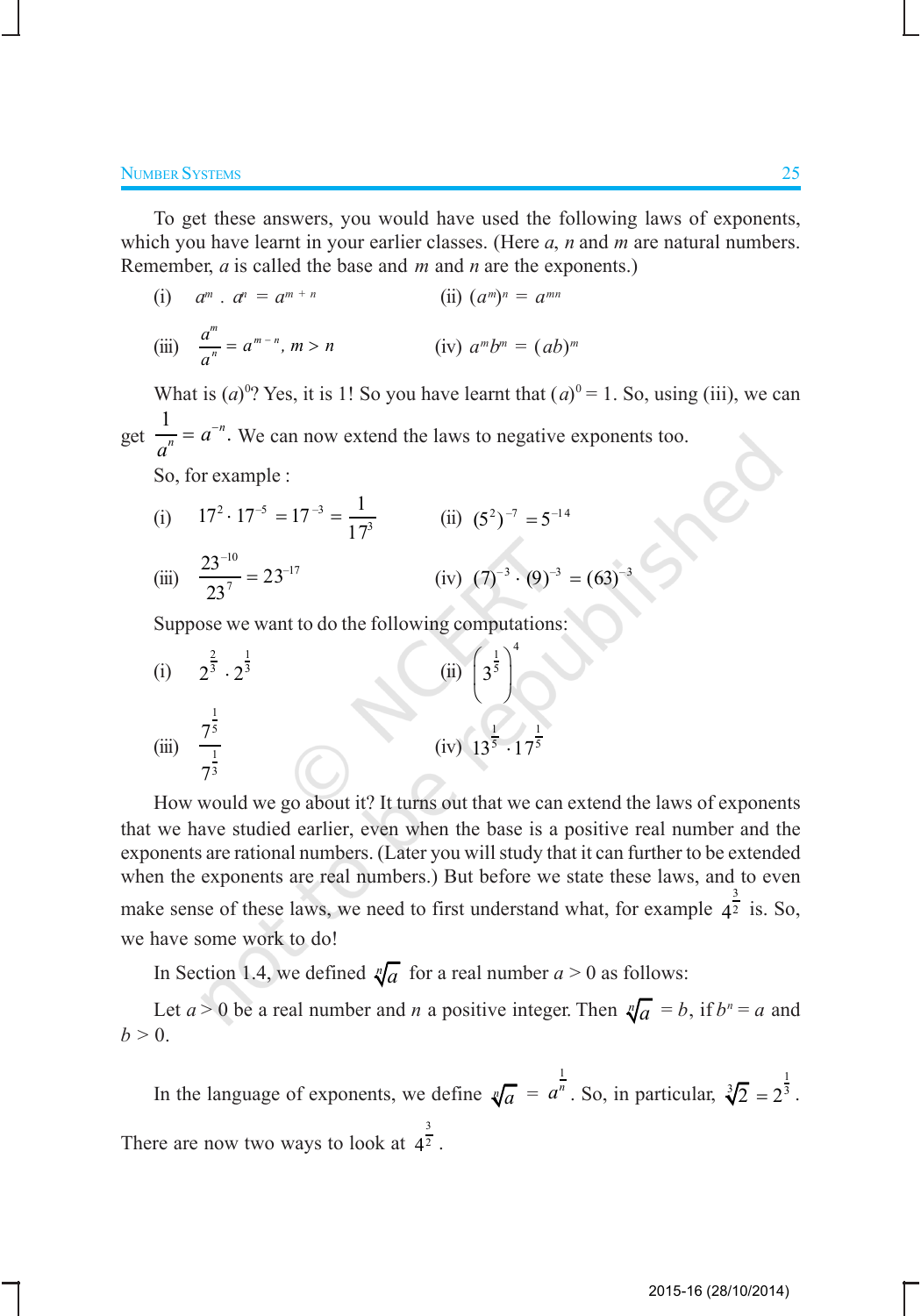$$
4^{\frac{3}{2}} = \left(4^{\frac{1}{2}}\right)^3 = 2^3 = 8
$$
  

$$
4^{\frac{3}{2}} = \left(4^3\right)^{\frac{1}{2}} = \left(64\right)^{\frac{1}{2}} = 8
$$

Therefore, we have the following definition:

Let  $a > 0$  be a real number. Let *m* and *n* be integers such that *m* and *n* have no common factors other than 1, and *n* > 0. Then,

$$
a^{\frac{m}{n}} = \left(\sqrt[n]{a}\right)^m = \sqrt[n]{a^m}
$$

We now have the following extended laws of exponents:

Let  $a > 0$  be a real number and  $p$  and  $q$  be rational numbers. Then, we have

(i)  $a^p \cdot a^q = a^{p+q}$  $(i) (a^p)^q = a^{pq}$ (iii)  $\int_{a}^{p}$  *q*<sup>*p*</sup> - *q q*  $\frac{a^p}{a} = a$ *a*  $= a^{p-q}$  (iv) *a*  $p^p b^p = (ab)^p$ 

You can now use these laws to answer the questions asked earlier.

Example 21 : Simplify (i) 
$$
2^{\frac{2}{3}} \cdot 2^{\frac{1}{3}}
$$
  
\n(ii)  $\left(3^{\frac{1}{5}}\right)^4$   
\n(iii)  $\frac{7^{\frac{1}{5}}}{7^{\frac{1}{3}}}$   
\n(iv)  $13^{\frac{1}{5}} \cdot 17^{\frac{1}{5}}$   
\n(iii)  $2^{\frac{2}{3}} \cdot 2^{\frac{1}{3}} = 2^{\left(\frac{2}{3} + \frac{1}{3}\right)} = 2^{\frac{3}{3}} = 2^1 = 2$   
\n(ii)  $\left(3^{\frac{1}{5}}\right)^4 = 3^{\frac{4}{5}}$   
\n(iii)  $\frac{7^{\frac{1}{5}}}{7^{\frac{1}{3}}} = 7^{\left(\frac{1}{5} - \frac{1}{3}\right)} = 7^{\frac{3-5}{15}} = 7^{\frac{-2}{15}}$   
\n(iv)  $13^{\frac{1}{5}} \cdot 17^{\frac{1}{5}} = (13 \times 17)^{\frac{1}{5}} = 221^{\frac{1}{5}}$ 

(i) 
$$
2^{\frac{2}{3}} \cdot 2^{\frac{1}{3}} = 2^{\left(\frac{2}{3} + \frac{1}{3}\right)} = 2^{\frac{3}{3}} = 2^1 = 2
$$
 (ii)  $\left(3^{\frac{1}{3}}\right)^4 = 3^{\frac{4}{3}}$ 

(iii) 
$$
\frac{7^{\frac{1}{5}}}{7^{\frac{1}{3}}} = 7^{\left(\frac{1}{5} - \frac{1}{3}\right)} = 7^{\frac{3-5}{15}} = 7^{\frac{-2}{15}}
$$
 (iv) 
$$
13^{\frac{1}{5}} \cdot 17^{\frac{1}{5}} = (13 \times 17)^{\frac{1}{5}} = 221^{\frac{1}{5}}
$$

#### **EXERCISE 1.6**

1. Find: (i) 
$$
64^{\frac{1}{2}}
$$
 (ii)  $32^{\frac{1}{5}}$  (iii)  $125^{\frac{1}{3}}$   
\n2. Find: (i)  $9^{\frac{3}{2}}$  (ii)  $32^{\frac{2}{5}}$  (iii)  $16^{\frac{3}{4}}$  (iv)  $125^{\frac{-1}{3}}$   
\n3. Simplify: (i)  $2^{\frac{2}{3}} \cdot 2^{\frac{1}{5}}$  (ii)  $(\frac{1}{3^3})^7$  (iii)  $\frac{11^{\frac{1}{2}}}{11^{\frac{1}{4}}}$  (iv)  $7^{\frac{1}{2}} \cdot 8^{\frac{1}{2}}$